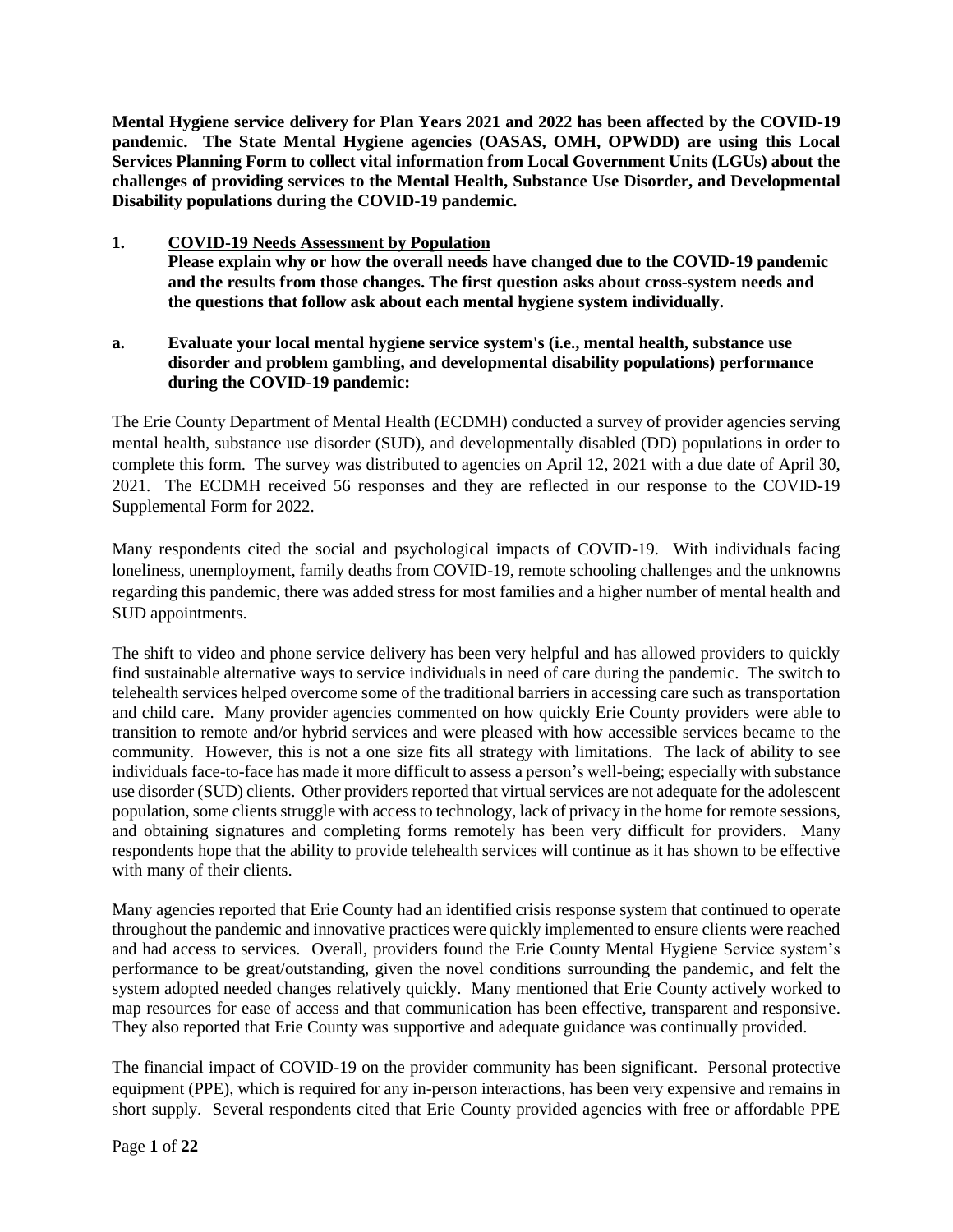and COVID-19 safety information, which allowed them to distribute to their clients. It was noted that they would not have been able to keep as many clients safe during this time without Erie County's assistance. For the developmentally disabled (DD) population, it has been more difficult as the majority are unable to receive/benefit from services via telehealth and it has been challenging for agencies to ensure that there is enough PPE for all staff for each shift.

Changes across the service delivery system, which has increasingly relied on cross-system cooperation and coordination, have been impacted by COVID-19. This has been seen particularly in services that rely on the court systems, which have remained closed and probation not performing home visits. Referrals from court systems were not occurring and AOT experienced a number of challenges because of court closures or restrictions. A provider also reported a lack of support from hospitals' substance use in-patient programs because they were shut down to make room for COVID-19 patients. Also reported, were concerns that Child Protective Services (CPS) has been so busy and overtaxed that there may be needs not being addressed.

Providers gave positive feedback regarding the hotline established for first responders who could call and receive mental health counseling free of charge. This service reportedly showed providers on the frontline that they were valued and that their stress of working throughout the pandemic was recognized, understood and appreciated by the community. Also, the homeless population lost many of their daytime refuges and many of the shelters reduced their bed capacity. Erie County, with Restoration Society and the City of Buffalo, created an additional 24-hour shelter in the Erie County Community College gym to meet this need. This shelter also provided telehealth access to mental health and SUD services.

Many respondents cited the difficulties they experienced during COVID-19 and most, if not all, described their ability to make it work during these challenging times. Some also noted that the support they received from the ECDMH was extremely helpful, stating that the ECDMH was highly collaborative, flexible, responsive and effective.

# **Any cross-system issues that affect more than one population:**

Most providers noted that technology remains a barrier as many clients still are not able to benefit from telehealth services due to lack of technology including phones, laptop/tablet and stable internet connection. For those clients that do have phones or computers, many still lack the skills or confidence to use the technology to benefit from telehealth or online services. Many people have a difficult time navigating the internet to access resources, and some give up. A more streamlined system of care for clients to access services and a support person(s) to act as an online navigator are possible solutions for those clients struggling with using technology.

A significant number of providers stated that staffing has become a significant issue affecting quality direct care staff, behavior support staff, nursing, management and teachers at a level never seen before. Staffing shortages have led to decreased availability of services, program closures and limited numbers of direct care staff. One of the agencies commented that the ability to find, train and retain qualified staff is a critical issue across all systems at this juncture having no foreseeable end in sight. Living wage disparities for these complex jobs leads to a reliance on charitable persons who are willing to sacrifice personal financial stability in order to provide care for the most vulnerable.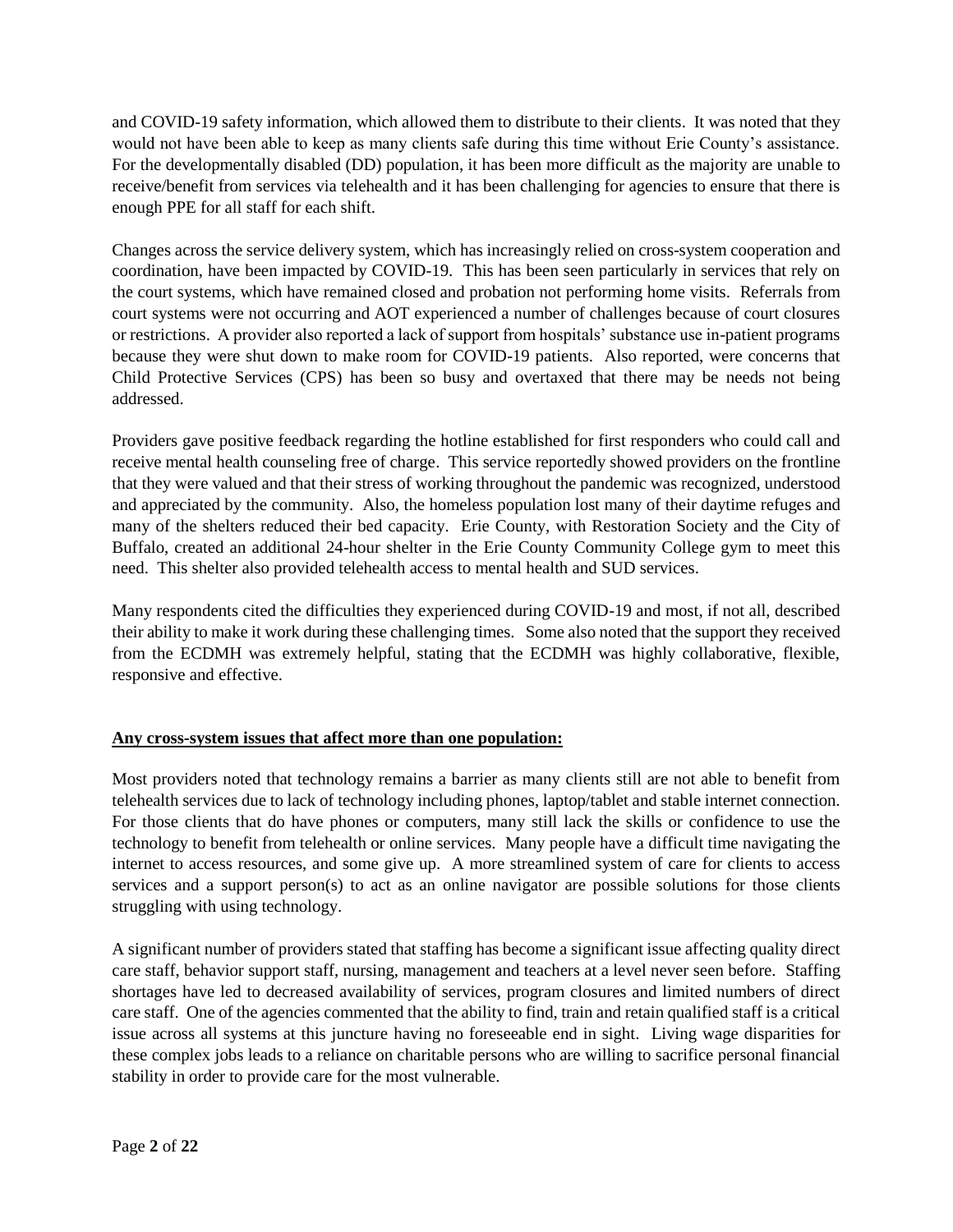Many respondents noted concern for families who were struggling with parenting pre-COVID-19 to now having children home full-time being home-schooled, and the impact this has on overall family functioning and well-being. One agency reported that Child Protective Services has been over-tasked and unable to address significant concerns where children were in danger and should have been removed from homes, but weren't in a timely manner.

Transportation services for clients was another issue mentioned frequently throughout the provider responses. Lack of reliable transportation has affected clients' ability to: access care, obtain necessary testing, pick up medications, get to the locations where vaccines are offered, and obtain preventative or emergency services.

# **Any performance issues related to specific racial/ethnic groups:**

Several respondents cited a greater impact of COVID-19 on communities of color; particularly those living in poverty. While not restricted to any racial or ethnic group, people living in poverty were repeatedly identified as being disproportionately impacted by COVID-19.

A few of the agencies reported that they found minority groups in general (staff and clients) to be higher in reluctance to testing for COVID-19, seeking medical treatment and apprehensive to get vaccinated, suggesting a need to provide additional support, education and access to these communities.

Some agencies also stated the need for bilingual Spanish speaking services and translation services to provide education and service delivery to immigrants, refugees and those who do not speak English as their first language.

# **Any differences between adult services and children's services:**

For providers that serve children, they reported a greater need for adolescent resources and counseling due to the increased stress and isolation from being removed from their regular school environment, adjusting to remote learning and decreased extracurricular activities. It has been difficult to engage children and teens in virtual services. Caretakers have reported concerns that their children appeared less engaged in the therapeutic process delivered via telehealth. Some also reported that children's online services are difficult to access, and that the Children's Mental Health system is confusing and complicated. In response, one provider added that their agency is developing a "cheat sheet" to assist families in navigating the complex Children's Mental Health system.

For providers that serve adults, individuals without family involved in their care and living on their own with limited resources, were prioritized as they didn't have anyone else to support them.

An agency that mainly provides adult services commented that their organization continues to be a safety net for children in crisis situations even though other providers are identified to specialize in that. They went on to mention that when it comes to crisis work, the divided approach (with one crisis agency focusing on adult and the other on those under 18) doesn't always work for the "family" in crisis.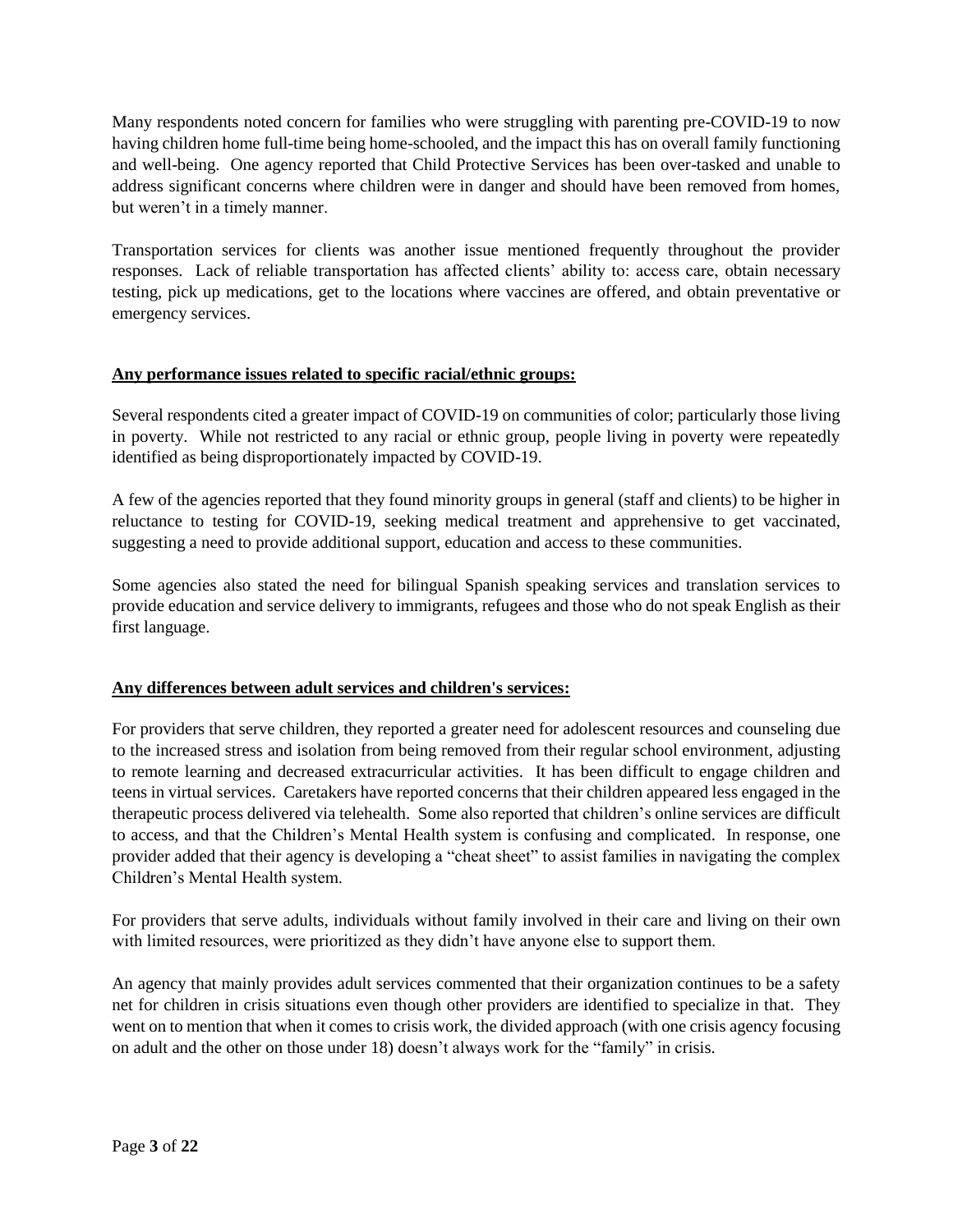#### **Actions being taken to develop best practices in the future:**

Several agencies reported that the collaboration with other providers has been key in developing best practices and resolving issues that COVID-19 has surfaced. Many noted that the use of video platforms has worked out very well for providers to meet with one another. Virtual meetings have eliminated travel time and as a result, have increased the likelihood of more providers able to participate. Providers are working together to streamline services for the ease of their clients, improve medication management, and refine their current policies and procedures to better prepare for future emergent situations. This collaborative effort has brought about further ties to one another's pandemic success and they intend to build upon this model seeking ways to conquer other challenges their agencies face as a whole.

Nearly all providers aim to continue providing telehealth and online services for clients who have access to technology and would like to continue doing so. One provider mentioned that they are looking into requesting a telehealth waiver to use in the future. Another agency reported that they are working with participants to find affordable WIFI services. Some providers continue to include a mix of remote and onsite work and established clear protocols for remote work and remote client visits. Many providers cited that they have invested in training to make their staff more adept at delivering programs online and revamping online programs to make them more effective for telehealth services. One agency mentioned they will be utilizing surveys and focus groups to determine virtual programming impact and overall satisfaction from clients.

Many providers reported that they have implemented new staff training requirements, expanded on current training methods and are utilizing training in evidence-based practices with the focus being to fully equip staff to ensure the quality of services provided. A few agencies have hired outside help to assist with the increased demands from the pandemic such as: Intake Teams to increase their ability to provide same day access and Crisis Management Teams to address the everchanging conditions and requirements while ensuring health and safety of clients and staff. Other agencies have created new positions such as: Chief of Organizational Equity to ensure historically underserved populations receive services, Equity Officers to support best practices related to inclusion and diversity and Content Experts to inform on cultural humility training and trauma informed care training.

For residential providers, some have had to increase their clinical support for residents as there was a significant decrease in care delivered by outpatient providers. One agency is now looking to add outpatient services to its continuum of care so that it can be self-reliant, flexible and ensure their residents are well cared for.

All agencies have and will continue to integrate local, state and federal COVID-19 protocol guidelines into their agency policies and procedures, as well as their Disaster Plan. Nearly all say they have a more solid preparedness plan in place should any future pandemics/environmental crisis occur. Agencies also reported upgrading filtration and air handling quality and increased infection control maintenance at their facilities for the well-being of their staff and clients. Some agencies reported that they assisted clients and staff in scheduling vaccinations or opened their site as a distribution center for vaccinations.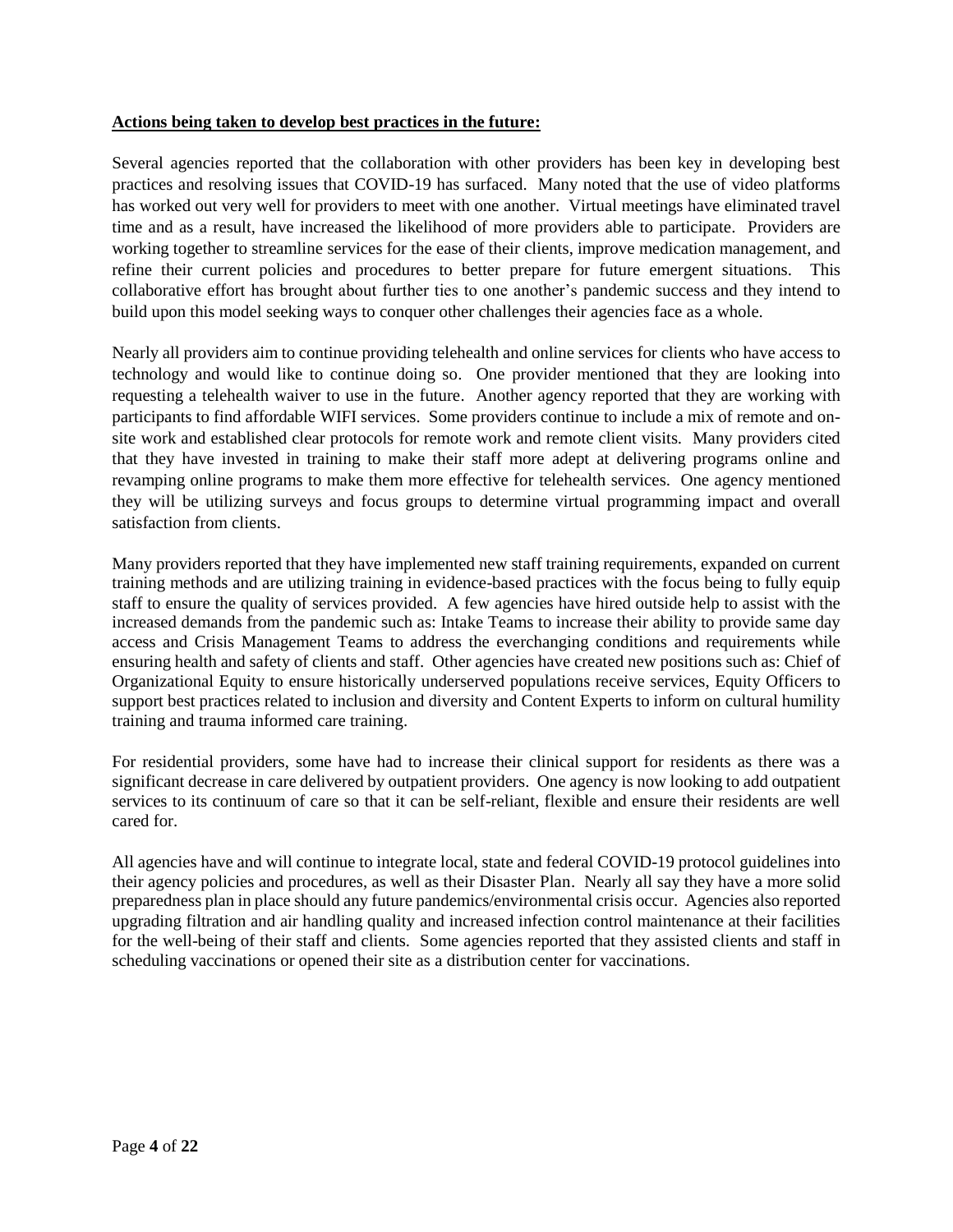## **b. Indicate how your mental health service providers, have performed during the pandemic: Due to pandemic restrictions, the greatest challenge reported was the inability to accommodate face-to-face services and group therapy for those who lacked the technology or skills to participate virtually.**

Many agencies reported that there has been a significant increase in mental health cases with clients having more needs. As a result, clinicians have had to work harder to provide the same level of therapy provided pre-pandemic. Providers reported their staff performed at optimum levels even while experiencing the trauma of the pandemic themselves. Agencies praised their staff as heroes who stayed the course in spite of the challenges created by the pandemic. Some agencies shared concerns about employee burn-out and their inability to hire staff to meet the influx of referrals for new services. Demand is up more than 20% for services and overwhelming the system, with demand being more than providers can accommodate at the given time.

Virtual programming allowed providers to collaborate using best practices and overcome similar challenges they faced due to COVID-19. This allowed them to provide effective services and treatment via telehealth and then face-to-face once they were able to do so safely. One of the agencies made the following statement, "Mental health providers did the very best job they could as we were simultaneously 'building the airplane as we were flying it.'" Overall, respondents felt that mental health service providers did very well during the pandemic or at worst, the very best they could with the given circumstances.

Throughout the pandemic there was a concern that there would be an increase in suicides. Erie County closely tracked these deaths and in 2020 there was a decrease of 9% from 2019. Erie County did not experience the increase in suicides that was feared.

Several agencies reported that ECDMH and ECDSS were instrumental in their facilitating of services and ability to respond promptly to those in need.

## **c. Indicate how your addiction needs and services, overall, have been affected by the COVID-19 pandemic:**

Since the onset of the pandemic, nearly all providers reported seeing a significant increase in alcohol and substance use with a directly related increase in demand for substance use disorder (SUD) treatment. While telehealth services have made getting help more accessible, the inability and/or decrease in face-to-face treatment has posed a challenge to both SUD clients and treatment providers. Many individuals with SUD, particularly those in Supported Housing, lack the technology required to participate in telehealth services or virtual support groups. Providers also feel that telehealth treatment is less effective for SUD clients because it is more difficult for providers to pick up on subtle cues that they would look for during face-to-face interactions. Many reported that SUD clients seem less engaged and connected for treatment to be successful. Some providers also noted that they were seeing a lot of missed telehealth appointments and due to the increase in cases, it was challenging to get people seen in a timely manner. One agency also reported that virtual services provided for adolescents have proven to be inadequate for the adolescent SUD population. It was also not optimal to meet with families virtually to assist the adolescent SUD population.

Because of the pandemic, agencies suspended in person groups and toxicology screens were less frequent, if done at all. The tox screens are known to be an effective component of treatment, keeping people accountable.

One of the agencies was especially affected due to the system being more interdependent on the role of the courts, probation, parole, and hospitals. When those services were shut down or diverted because of COVID-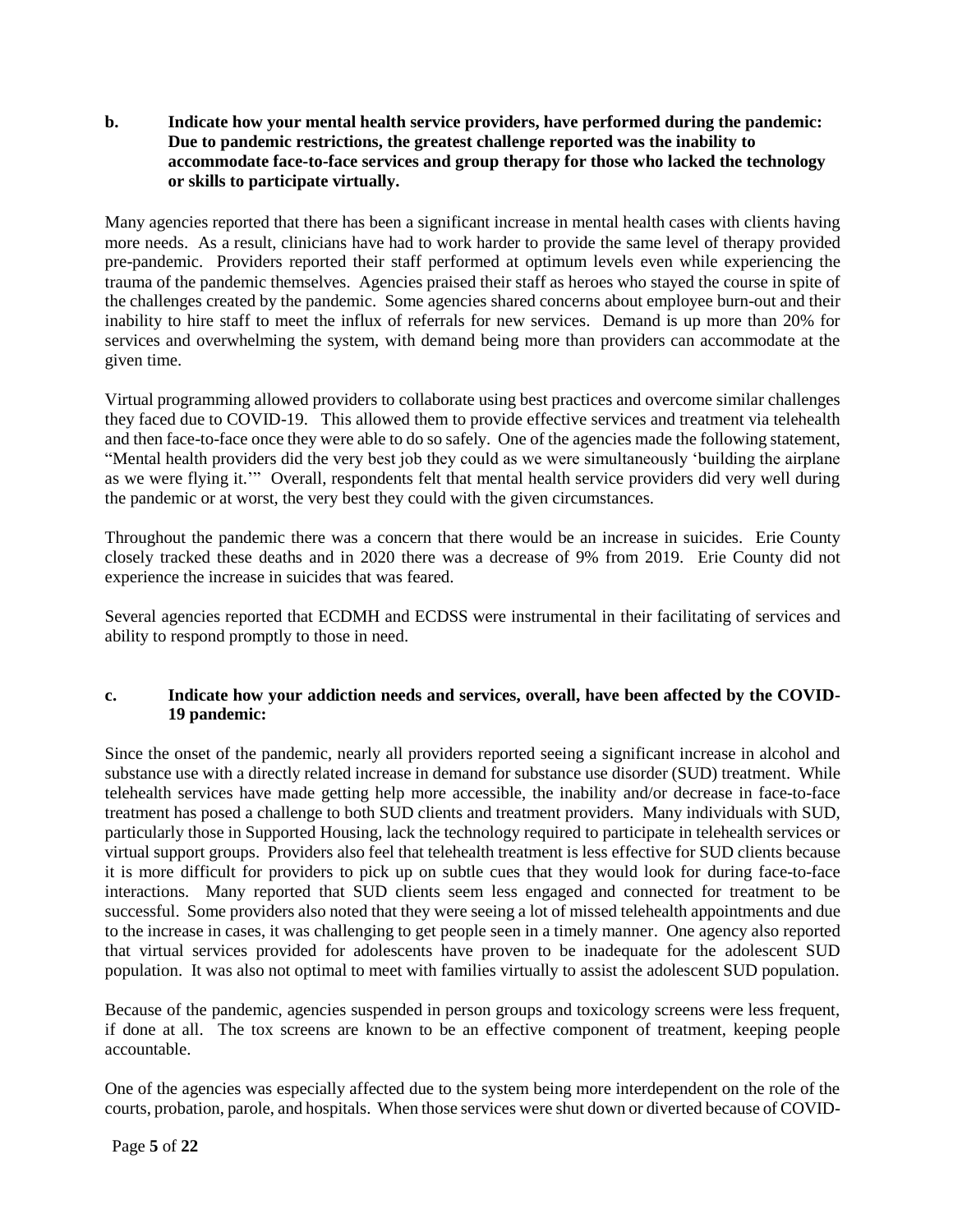19 patients, outpatient services were left to address escalating needs without the usual system level support. They went on to state that reduced staffing  $\&$  community outreach services combined with increased usage and stressors due to the pandemic all contributed to the rise in overdoses.

Many providers noted that SUD patients seeking inpatient treatment have been greatly impacted from the pandemic and to some extent still are with limits on the number of beds allowed (40% capacity). It was very difficult to find placement for individuals requiring inpatient substance use treatment.

While there was a reported increase in demand for SUD services, there was also a decrease in individuals served as a result of the pandemic. The conditions described above along with greater isolation and increased stress contributed to an approximately 31% increase in opioid related deaths in Erie County in 2020 as compared with 2019. This was also the first increase after 3 consecutive years of decreases in such deaths in Erie County.

# **d. Indicate how the needs of the developmentally disabled population, overall, have been affected by the COVID-19 pandemic:**

Nearly all providers reported that the Developmentally Disabled (DD) population has been greatly affected by the pandemic and depending on the level of disability, many are left feeling confused and isolated. The way they were used to living was completely disrupted and their rights were curtailed more than the general population throughout the pandemic. With schools being closed, clients were unable to receive in-person, specialized therapies and families were no longer receiving the support they needed from school systems. Additionally, many parents are school teachers, healthcare workers or another type of essential worker who needed to find alternate care for their loved one. Individuals with DD in certified residences have also struggled with isolation due to quarantine rules and visitation restrictions.

Individuals with developmental disabilities may not be able to understand or comprehend safety precautions or properly wear PPE as easily as someone without disabilities and they may not be able to communicate effectively with others when they have symptoms possibly related to COVID-19. Attending medical appointments has been difficult if the client's disability prohibits them from keeping a mask on. Consequently, many DD clients have missed out on preventative medical care, habilitation services and some also have serious underlying medical conditions; which make them high risk. In-person services have been halted several times and reopening regulations have made it very difficult to work with the DD within the recommended guidelines.

Many are still not able to participate in day services due to social distancing requirements and lack of staffing. The residential, day and respite programs are continually moving on and off quarantine due to positive exposures. This has interrupted the ability for DD individuals to visit friends and loved ones, participate in the community and engage in work and day programs that are available. In addition, the rates of illness for direct care staff remain high due to lack of vaccination at the time this survey was taken.

Providers have reported seeing an increase in behavioral issues, regression and need for mental health services with the individuals they serve. Telehealth has been a great addition to access services within their homes, removing the transportation barrier; however, lack of internet service and technology remain a barrier for some. Additionally, most providers have found virtual services to not be as effective for the DD population.

Many have reported that staffing issues have increased due to COVID-19 and this poses a significant challenge to providers, as the DD population relies on direct care services. Due to staffing shortages,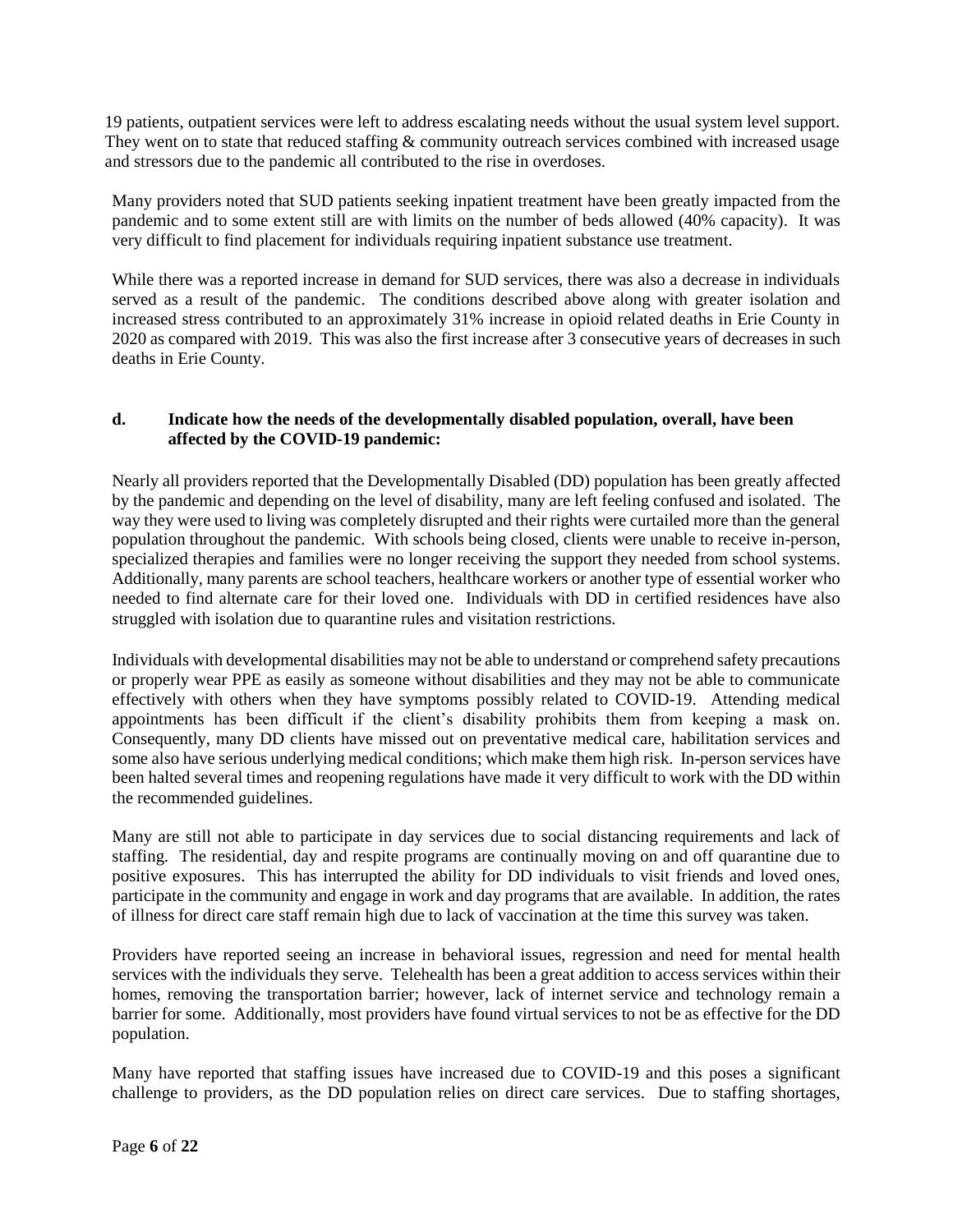providers have had to limit the number of programs being offered for DD and staff have had to focus more attention on safety and maintenance of clients rather than habilitative services. Providers also reported that financial losses from both federal and state have threatened the sustainability of some of their programs. As staffing was a major problem before COVID, the severity of the problem continues to grow and this has risen to critical status.

# **OMH Questions:**

## **1. OMH Service Access during COVID**

## **a. Since March 1, 2020, how would you describe DEMAND for mental health services in each of the following program categories?**

- i. INPATIENT (State PC, Article 28/31 Inpatient, Residential Treatment Facilities) ☒ **Increased** ☐ No Change ☐ Decreased ☐ Don't Know
- ii. OUTPATIENT (Clinic, ACT, Day Treatment, PROS, Continuing Day Treatment, Partial Hospitalization) ☒ **Increased** ☐ No Change ☐ Decreased ☐ Don't Know
- iii. RESIDENTIAL (Support, Treatment, Unlicensed Housing) ☒ **Increased** ☐ No Change ☐ Decreased ☐ Don't Know
- iv. EMERGENCY (Comprehensive Psychiatric Emergency Programs, Crisis Programs) ☒ **Increased** ☐ No Change ☐ Decreased ☐ Don't Know
- v. SUPPORT (care Coordination, Education, Forensic, General, Self-Help, Vocational) ☒ **Increased** ☐ No Change ☐ Decreased ☐ Don't Know

## **vi. If you would like to add any detail about your responses above, please do so in the space below:**

Thirty-two of the 56 respondents to the survey indicated that their agency provides mental health services. The responses entered above represent the community feedback we received most frequently. The program categories that had the greatest consensus are the increased demand for Outpatient, Emergency and Support services. Respondents that marked "Don't Know" were not included in the analysis. Our evaluation only included those that did have an opinion about each of the categories.

Several respondents provided additional insights to this question. While a majority of respondents with an opinion regarding the demand for emergency services believed that the demand had increased (76% believed there was an increase) the comments offered (including conversations with CPEP during the height of the pandemic) indicate there may have actually been a decrease in use of emergency services, with more people seeking outpatient services rather than emergency services, and those that did seek emergency services had a higher degree of acuity. During 2020 many people accessed outpatient services via telehealth and one respondent reported a 20% increase in demand for outpatient services. While an effective mode for many, telehealth is not a good fit for everyone. For those that did use telehealth to access clinical and support services, of those who did not find this a helpful method of receiving services, many of them dropped out of care.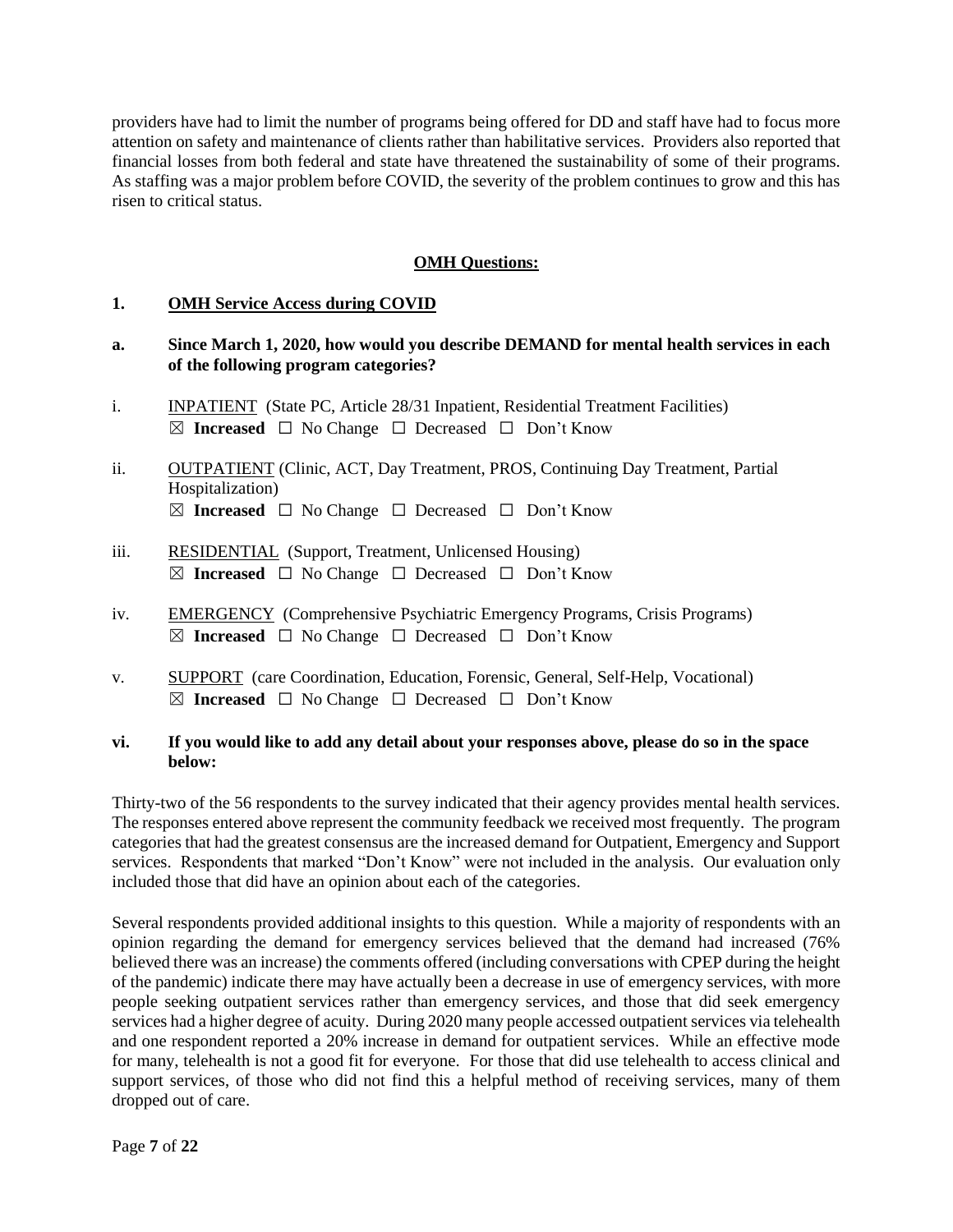One provider reported that they saw a decrease in referrals for services for children and families were reluctant to have children placed without in-person visitation available. Tele-visitation was offered to these families as an alternative.

Court programs were significantly impacted.

Some respondents identified increased rates of depression, anxiety, substance use, isolation, fear, and stress because of the pandemic, which was compounded because of how long this has been going on. Staff observed higher states of acuity (severity of patient's illness and level of attention/service needed from professional staff.) Despite available staff supports, there was a noted increase in the need for both clinical support and emergency services. Another pointed out that the transition to the new "normal" may create additional difficulties as people move back out into their communities and start to access more face-to-face services. Reacclimating to previous activities might present challenges to some. As face to face site-based services come back online, some are finding it difficult to reengage after being housebound for the past year.

## **b. Since March 1, 2020, how would you describe ACCESS to mental health services in each of the following program categories?**

- i. **INPATIENT** (State PC, Article 28/31 Inpatient, Residential Treatment Facilities) ☐ Increased ☐ No Change ☒ **Decreased** ☐ Don't Know
- ii. OUTPATIENT (Clinic, ACT, Day Treatment, PROS, Continuing Day Treatment, Partial Hospitalization) ☒ **Increased** ☐ No Change ☐ Decreased ☐ Don't Know
- iii. RESIDENTIAL (Support, Treatment, Unlicensed Housing) ☐ Increased ☒ **No Change** ☐ Decreased ☐ Don't Know
- iv. EMERGENCY (Comprehensive Psychiatric Emergency Programs, Crisis Programs) ☒ **Increased** ☐ No Change ☐ Decreased ☐ Don't Know
- v. SUPPORT (care Coordination, Education, Forensic, General, Self-Help, Vocational) ☒ **Increased** ☐ No Change ☐ Decreased ☐ Don't Know

# **vi. If you would like to add any detail about your responses above, please do so in the space below:**

The responses entered above represent the community feedback we received most frequently. The program category that had the greatest consensus is the increase in access for Outpatient services. Respondents that marked "Don't Know" were not included in the analysis. Our evaluation only included those that did have an opinion about each of the categories.

Access primarily increased because of the use of telehealth. Telehealth opened up access to counseling services for many and alleviated many of the barriers to face to face services including transportation and childcare. Providers continued to accept new patients, expanding mental health services to meet the increased demand. Doctors, counselors and support providers were able to meet with more people using telehealth. In some cases, increased demand was greater than the availability of services. However, as telehealth was not a good fit for all, some clients likely stopped counseling because they did not want to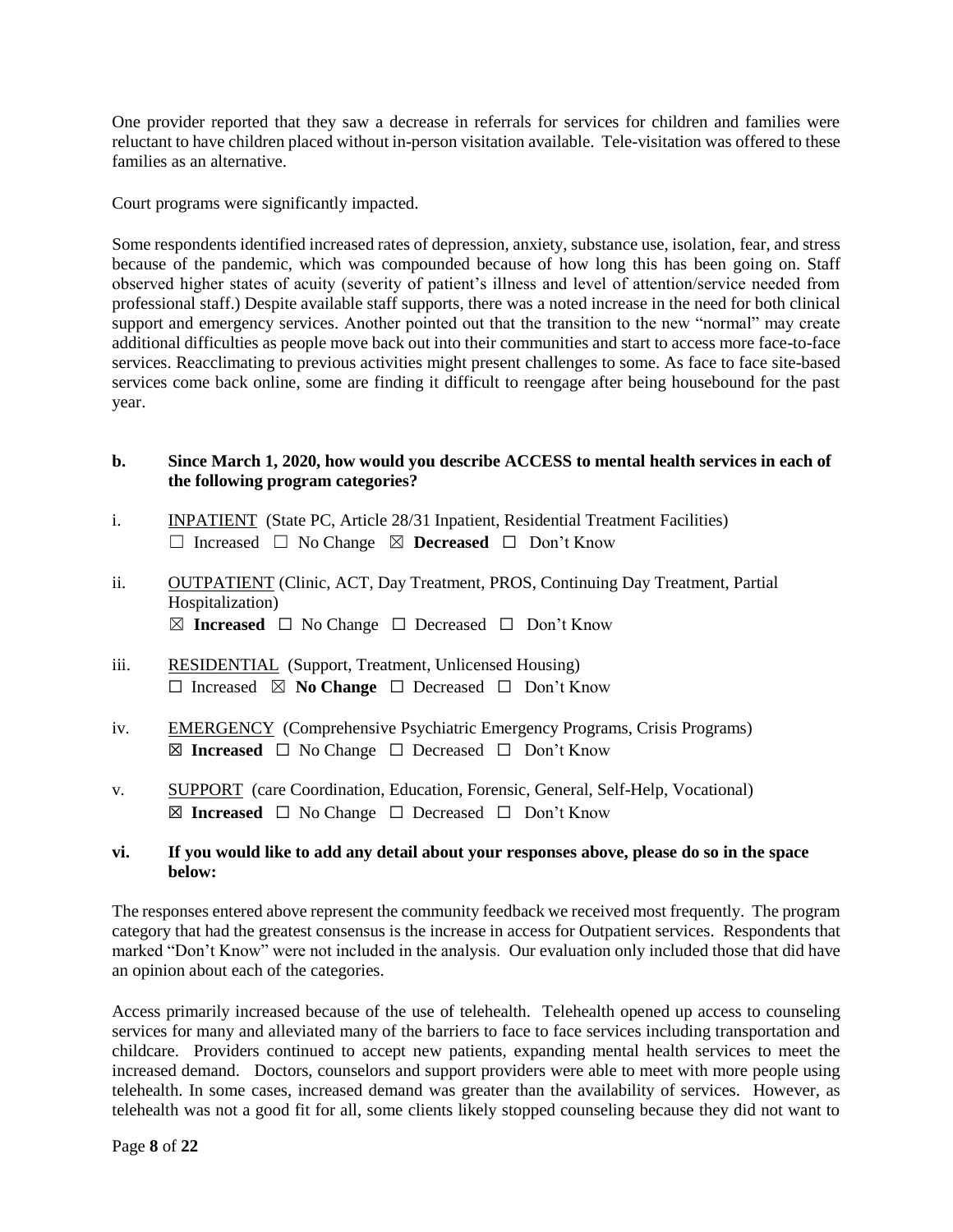meet with their provider by phone or video conference. Also, telehealth may not have been the best mode for delivering services for some of the most vulnerable, although it was the best option available given the restrictions that were in place. That said, while not necessarily true across all populations several providers during the course of the pandemic reported an increase in engagement and attendance via telehealth. Telehealth also helped to address access issues for those with transportation issues, geographic isolation, and childcare issues to name a few. Others reported an increased likelihood to attend due to the opportunity for increased privacy in many circumstances.

Some providers were effective overall in increasing capacity to respond to the increase in need and demand. While telehealth can increase access and capacity to outpatient services, staffing is a barrier to increasing capacity. One provider noted that many clinical staff left their agency to work for national telehealth companies, while another said staff burnout and challenges with recruitment were major issues. For some agencies, there was a decreased availability of services, sometimes due to COVID restrictions and shortages of staff to deliver the services.

# **2. Capacity Changes during COVID Since March 1, 2020, please describe capacity changes within each of the following program categories:**

- i. INPATIENT (State PC, Article 28/31 Inpatient, Residential Treatment Facilities) ☐ Increased ☐ No Change ☒ **Decreased** ☐ Don't Know
- ii. OUTPATIENT (Clinic, ACT, Day Treatment, PROS, Continuing Day Treatment, Partial Hospitalization) ☒ **Increased** ☐ No Change ☐ Decreased ☐ Don't Know
- iii. RESIDENTIAL (Support, Treatment, Unlicensed Housing) ☐ Increased ☒ **No Change** ☐ Decreased ☐ Don't Know
- iv. EMERGENCY (Comprehensive Psychiatric Emergency Programs, Crisis Programs) ☒ **Increased** ☐ No Change ☐ Decreased ☐ Don't Know
- v. SUPPORT (care Coordination, Education, Forensic, General, Self-Help, Vocational) ☒ **Increased** ☐ No Change ☐ Decreased ☐ Don't Know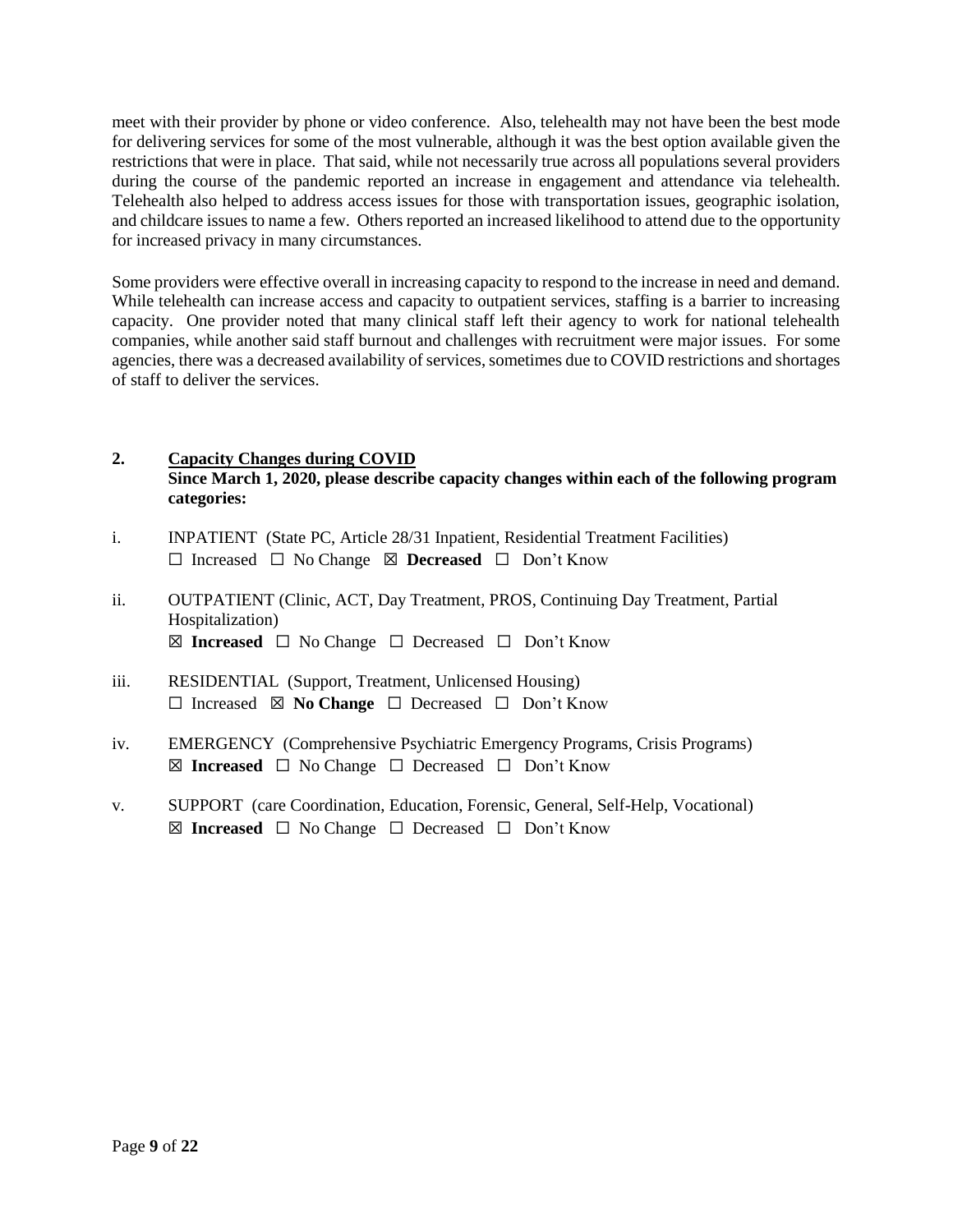# **3. County Adaptations/Efficiencies/Post-COVID Reorganizations**

- **a. During COVID-19, apart from telehealth, did your county or mental health providers within your county develop any innovative services or methods of program delivery that may be continued? If yes, please describe.**
	- О  $N_{\Omega}$
	- $\odot$ **Yes (please describe)**

From the LGU perspective what was witnessed and observed was nothing short of an amazingly swift, innovative and committed adaption to a heretofore unexperienced and literally life-threatening event. The adeptness with which the provider community responded to meet the needs of the citizens of our community was remarkable.

More than half of the respondents reported that they have developed innovative services or methods of program delivery that may be continued post-COVID.

Examples of innovative services or methods of program delivery that were offered by respondents that may be continued beyond the pandemic include:

- Youth Empowerment & Leadership (YEL) found unique ways to keep the youth in the program engaged on a virtual basis and plan to keep some of those initiatives in place.
- Offered Other Licensed Practitioners (OLP) to provide counseling in the home to children and looking into providing in-home counseling to adults who have mobility issues/fear.
- Built upon co-response teams, increased breadth and variety of Clubhouse offerings, streamlined telehealth and coordination.
- Continued flexibility within various job roles to work both remotely and on-site. Provide flexible ways for staff to attend meetings both virtually and in person based on staff availability.
- Changes to how inpatient clinical interventions are delivered.
- Created Digital Divide program for older adults to teach them how to access services remotely.
- Expanded warmline/virtual line/text line to 24/7 access and that will continue.
- Created virtual groups which have had better attendance than in person groups.
- Implemented electronic program delivery which may allow providers to serve more students in the future.
- Provided more services outdoors and drive by events to increase engagement and reinforce that the providers are available to those they serve.
- Offered Zoom activities, people who could never attend in-person activities (transportation issues, etc.) are now able to participate.
- Offered mental health first aid training virtually and will continue to offer.
- Provided iPads to highest need clients who would not be able to otherwise access telehealth services and outreach clinic teams.
- Increased health screening.
- Mobile integration team.
- Implemented the work to launch the 911 call diversion pilot.
- NYS Domestic and Sexual Violence Hotline launched text and chat services.
- Virtual support groups to older adults, immigrant and refugee clients.
- Virtual apartment searches.
- Offered brief therapeutic intervention to essential workers.
- ECDMH's collaboration in the COVID Response Homeless Shelter operated 24/7 bringing counseling and telehealth access into the shelter for 100 individuals each night. While this was only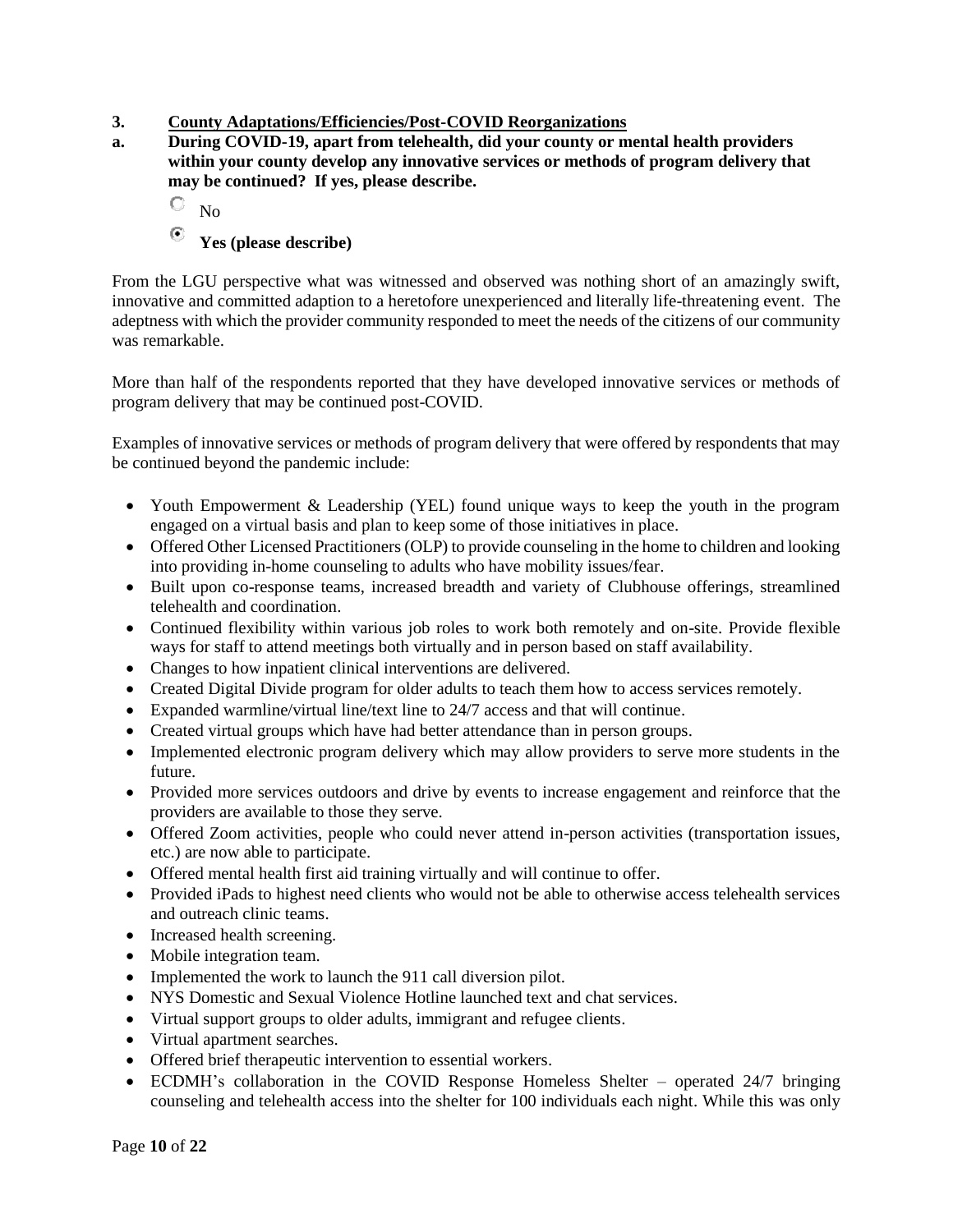in place for a relatively brief period of time, the partnerships and learnings can be transferable to other emergencies and projects.

- Remote support groups for individuals with anxiety.
- More mobile services, 24/7 virtual care.

# **b. During COVID-19, did any mental health providers within your county form any partnerships with other providers that may be continued? If yes, please describe.**

О No

Θ **Yes**. **(please describe)**

Forty percent of the respondents reported that they have formed partnerships with other providers that would be continued post-COVID.

Many respondents reported that they formed partnerships with other mental health treatment providers, substance use disorder providers, developmental disability providers and peer services.

Many of the respondents also reported that they had formed partnerships with sectors beyond traditional mental health providers including FeedMore of WNY to address food insecurities, Neighborhood Legal Services, police departments, OPWDD agencies, homeless shelters, organizations serving rural and Native populations, and social services providers. The 911 Call Diversion effort is an example of cross-sector collaboration that will continue post COVID.

#### **4. Disaster and Continuity of Operations Planning**

## **a. How many mental health providers within your county implemented existing disaster plans?**

71%

## **If you would like to add any detail about your responses above, please do so in the space below:**

Of the 31 agencies that responded to this question, 71% (22) reported that they implemented existing disaster plans. We also asked if the agency had a documented disaster plan prior to COVID-19 and 90% reported that they did.

Respondents reported that they implemented guidance provided from the Governor's executive orders, DOH, OMH, and OPWDD, some amended their plans with guidance provided by OMH and DOH. Some agencies created teams of leaders to work on and continually update a disaster plan, meeting weekly to review, revise and stay abreast of any major changes. One respondent reported that their existing plan did not address a pandemic such as COVID and they had to add a pandemic response section to their Disaster Continuity of Operations Plan (DCOOP).

A couple of respondents reported that the PPE they received from Erie County, including face masks and hand sanitizer, was very helpful to staff and the people they serve.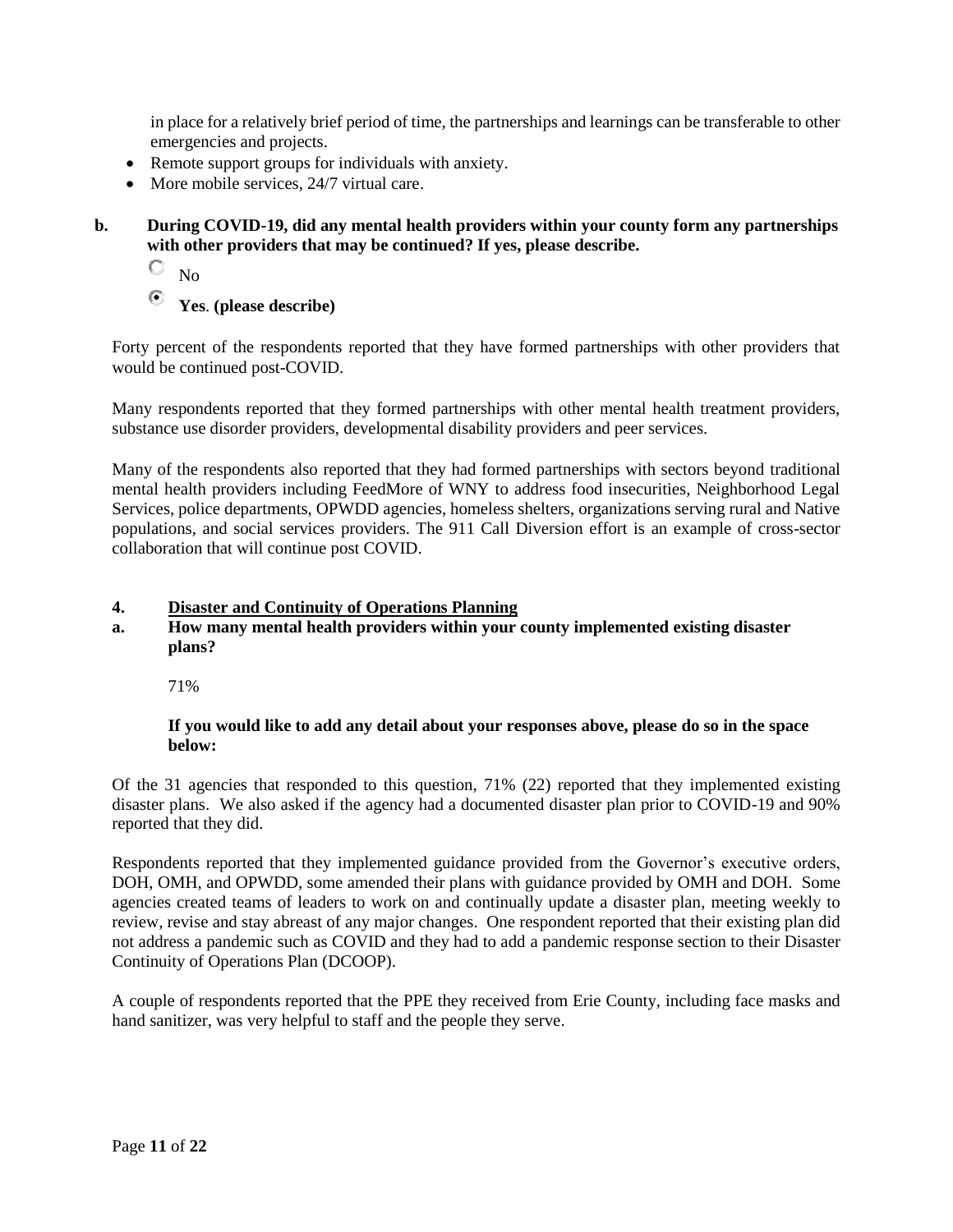#### **b. During COVID-19, how many mental health providers within your county did not implement existing disaster plans?**

29%

## **If you would like to add any detail about your responses above, please do so in the space below:**

Of the 31 agencies that responded to this question, 29% (9) reported that they did not implement existing disaster plans. Ten percent of respondents (3) reported that they did not have a documented disaster plan prior to COVID-19.

# **c. Did your county LGU or Office of Emergency Management (OEM) assist any mental health providers in the development or revision of disaster plans?**

C LGU <sup>C</sup> OEM <sup>C</sup> Both <sup>C</sup> None

## **If you would like to add any detail about your responses above, please do so in the space below:**

Thirteen percent of respondents (4) reported that they received assistance solely from the Erie County Department of Mental Health in the development or revision of their disaster plan. None reported having received assistance solely from the Office of Emergency Management. Ten percent (3) reported that they received assistance from both the ECDMH and OEM. Seventy-seven percent (24) reported that they did not receive assistance for either the ECDMH or OEM in the development or revision of their disaster plan.

## **d. Does your county LGU have a plan for ensuring that provider continuity of operations plans are developed and maintained?**

О. No **Yes**

# **If you would like to add any detail about your responses above, please do so in the space below:**

The Erie County Department of Mental Health has been providing guidance and assistance to providers in the development of disaster continuity of operations plans (DCOOP) for several years. Each year the County designee worked with a handful of agencies to develop agency DCOOPs. Up until 2019, this function was performed by an individual under contract through the Erie County Office of Emergency Services. In 2019, when this person retired from the role, the ECDMH entered into an arrangement with a community provider to support this role for the department, as well as act as our representative on the County emergency planning committees and on-site at the Emergency Operations Center when needed. This contracted staff person was not available after February 2020, so was not able to support this work since then. The ECDMH is currently considering how to proceed with this work going forward. State funding to support this role would be extremely helpful if this is a role that the State agencies would like to see the ECDMH lead in our County in support of local but also State funding/licensed programs.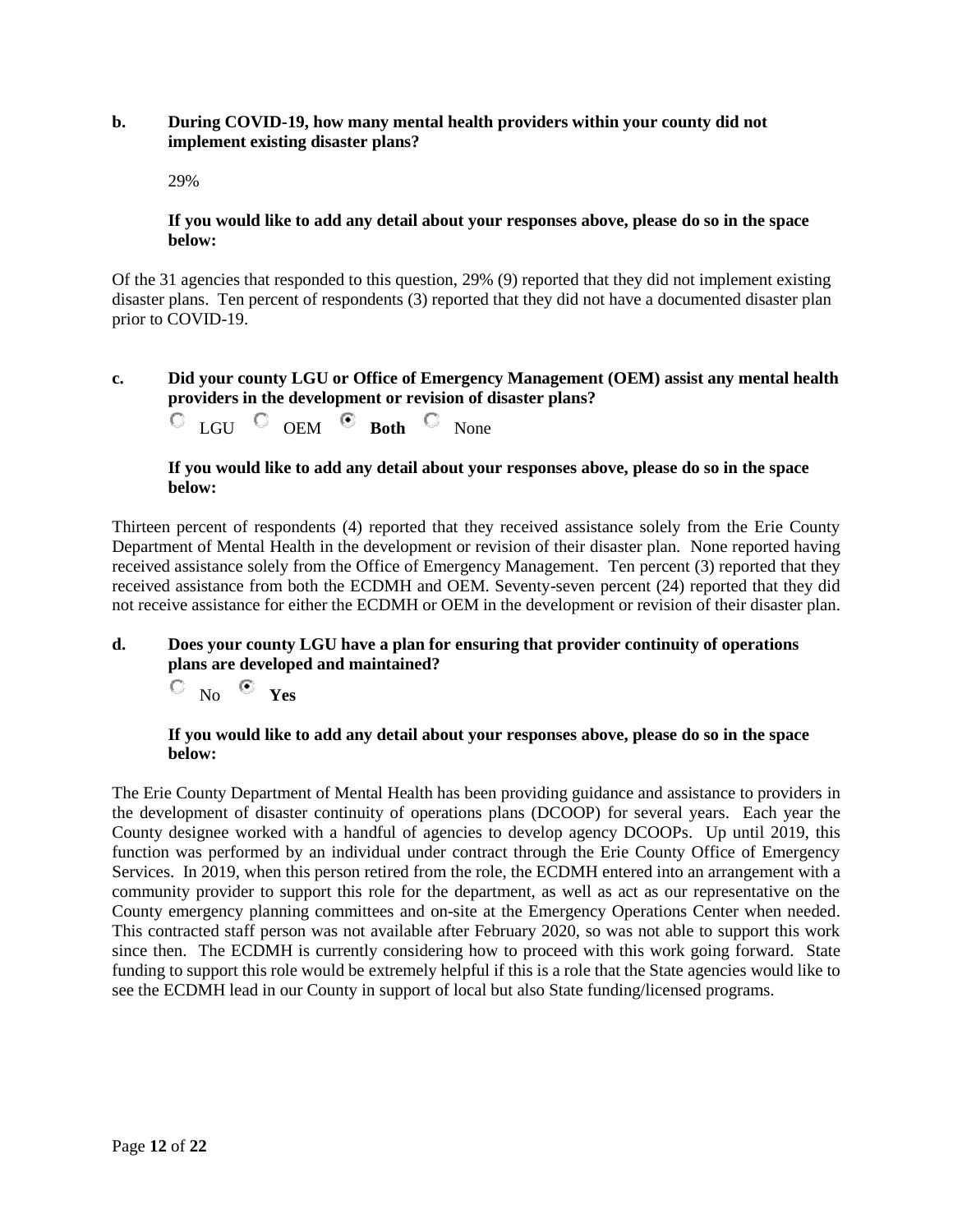**e. Does your county LGU have a responsibility for directly providing mental health services as part of the county's comprehensive emergency management plan?**

⊙ **No** Yes

**If you would like to add any detail about your responses above, please do so in the space below:**

The ECDMH does not have responsibility for directly providing mental health services as part of the county's comprehensive emergency management plan.

**f. Is your county LGU engaged with the Regional Health Preparedness Coalition? No** Yes

## **If you would like to add any detail about your responses above, please do so in the space below:**

The ECDMH is not involved with the Western Region Health Emergency Preparedness Coalition. Historically the ECDMH representative participates on the Comprehensive Emergency Management Plan Section 6 and 8 Committees and co-chairs the Behavioral/Mental Health Planning Subcommittee. As noted above, this position is currently vacant and ECDMH has not decided how to proceed. Funds to support this function, if required by the State agencies would be very helpful in continuing this work.

# **OASAS Questions:**

# **1. OASAS Service Access during COVID**

**a. How has COVID-19 affected the delivery of and demand for addiction prevention services in your county?**

**Increased** C No Change C Decreased C Don't Know

## **If you would like to add any detail about your responses above, please do so in the space below:**

Twenty-one of the 56 respondents to the survey indicated that their agency provides substance use disorder and/or problem gambling services. The responses entered above represent the community feedback we received most frequently. Sixty percent of those who had an opinion on this question reported an increase in demand for prevention services, however, because of the pandemic and the challenges of delivering this service virtually, if that was even an option, providers had difficulty actually delivering this service. Respondents that marked "Don't Know" were not included in the analysis. Our evaluation only included those that did have an opinion about each of the categories.

Schools and community partners wanted prevention services. Only some were able to provide an online delivery format for the prevention providers. The technology challenges were a barrier and many did not have the time to support the transition to online services. Many partner locations were not able to make the virtual platforms work.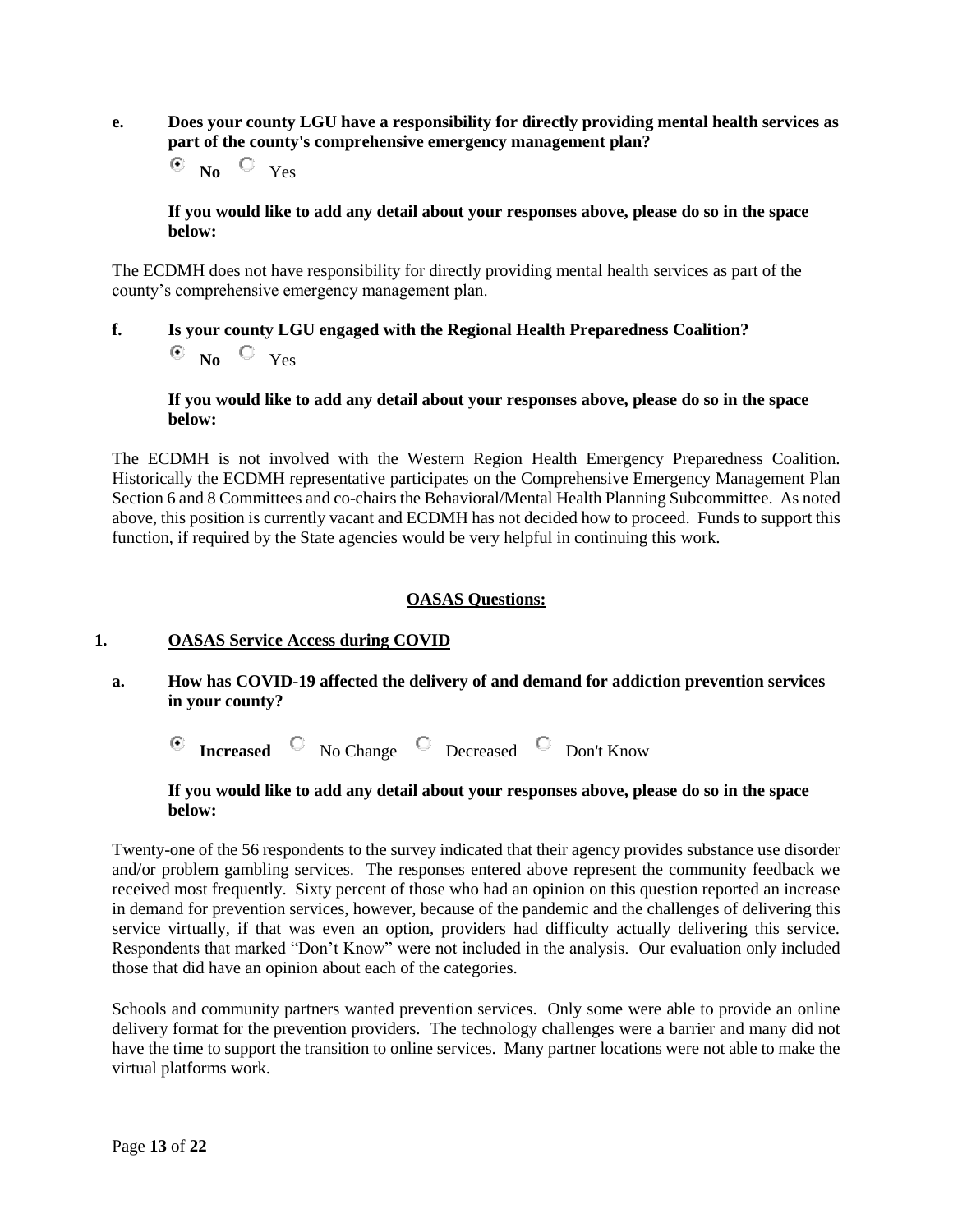## **b. How has COVID-19 affected the delivery of and demand for addiction treatment services in your county?**

 $\odot$ **Increased**  $\circledcirc$  No Change  $\circledcirc$  Decreased  $\circledcirc$  Don't Know

#### **If you would like to add any detail about your responses above, please do so in the space below:**

Seventy-two percent of respondents who had an opinion on this question reported an increase. There was an increase in demand for addiction treatment services in the county but there was a decrease in access to in-person services, a decrease in group-based addiction treatment services, residential treatment and inpatient. There was also an increased need for OTP programs.

Erie County has seen a significant increase in opiate overdose deaths over the course of the pandemic. This is not unique to Erie County. For those needing treatment isolation and limited interactions with natural supports could have been a factor in the increased overdoses. Erie County has also seen an increase in overdose deaths related to fentanyl laced cocaine. Treatment programs that have been exclusively virtual are not able to implement regular tox screens, which for many clients is an important component of their treatment, providing accountability and assists providers in identifying those who have relapsed and may need additional supports.

# **c. How has COVID-19 affected the delivery of and demand for addiction recovery services in your county?**

**Increased** C No Change C Decreased C Don't Know ⊙

## **If you would like to add any detail about your responses above, please do so in the space below:**

Of those respondents with an opinion on this question 80% report that the delivery of and demand for addiction recovery services in the county increased.

There were barriers to delivering recovery services. Inpatient rehabilitation was temporarily closed in order for the hospitals to repurpose those spaces for COVID or other medical beds. Some programs shifted some services to online or telehealth but many people that receive these services prefer and respond better to in person services. With vaccination rates increasing these locations are starting to see increased utilization of in person services.

Greater isolation, increased stressed and difficulty access other avenues of coping, in many cases, negatively impacted abstinence.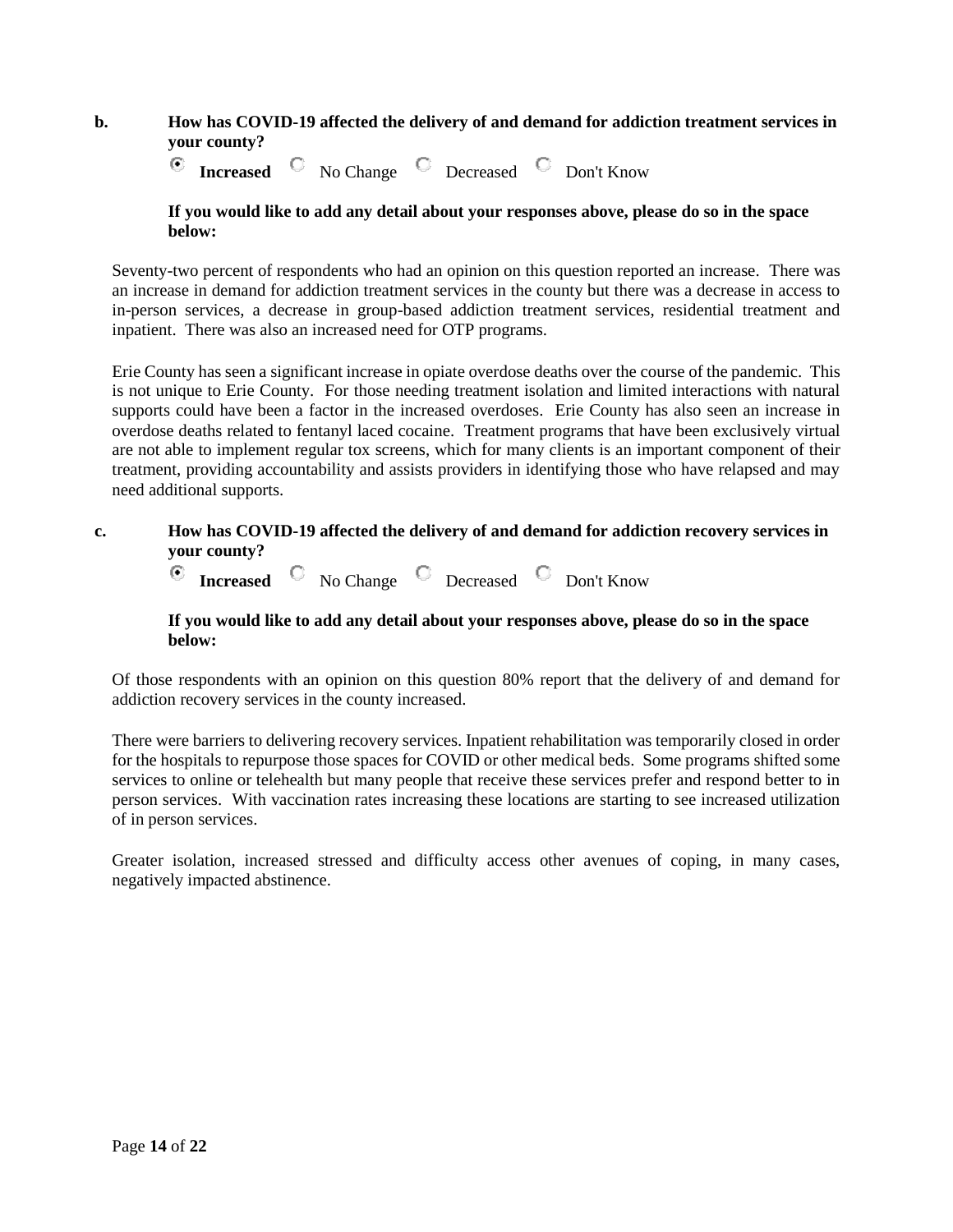# **d. How has COVID-19 affected the delivery of and demand for problem gambling treatment services in your county?**

Increased **C** No Change C Decreased C Don't Know O

# **If you would like to add any detail about your responses above, please do so in the space below:**

Only 4 of the respondents to this question had an opinion and 75% of them reported there was no change. No further information was provided by respondents.

# **2. County Adaptations/Efficiencies/Post-COVID Reorganizations**

- a. **During COVID-19, apart from telehealth, did your county or addiction service providers within your county develop any innovative services or methods of program delivery that may be continued? If yes, please describe.** 
	- О  $N<sub>0</sub>$
	- $\odot$ **Yes (please describe)**

Forty-five percent (9) of the respondents reported that they have developed innovative services or methods of program delivery that may be continued post-COVID.

Examples of innovative services or methods of program delivery that were offered by respondents that may be continued beyond the pandemic include:

- One agency created a support platform called, "Community of Caring." It provides a variety of online sessions for people in the community seeking support, skills building and recreational activities.
- Programs adapted to be offered electronically.
- Offered after hours and emergency MAT services using telehealth for these services.
- Provided iPads to highest need clients and those more comfortable with telehealth Services.
- Utilized fun approaches to engage youth virtually through online games, groups, and meal time sharing.
- Promoted mindfulness programming for professionals and families.
- Implemented Parent Pause: opportunities for staff to zoom into homes and do activities with the children to give parents a break from assisting their child while online.
- Use of telehealth, rapid access to MAT, provided more mobile services.

# **b. During COVID-19, did any addiction service providers within your county form any partnerships with other providers that may be continued? If yes, please describe.**

О  $N<sub>0</sub>$ 

#### $\odot$ **Yes (please describe)**

Five respondents reported partnerships with other providers that may be continued post-COVID. Noted partnerships include a Human Services Collaborative, several coalitions and collaborative groups that existed prior to COVID, addiction medicine and primary care. One noted that the value and importance of the existing partnerships and coalitions was even greater during the pandemic.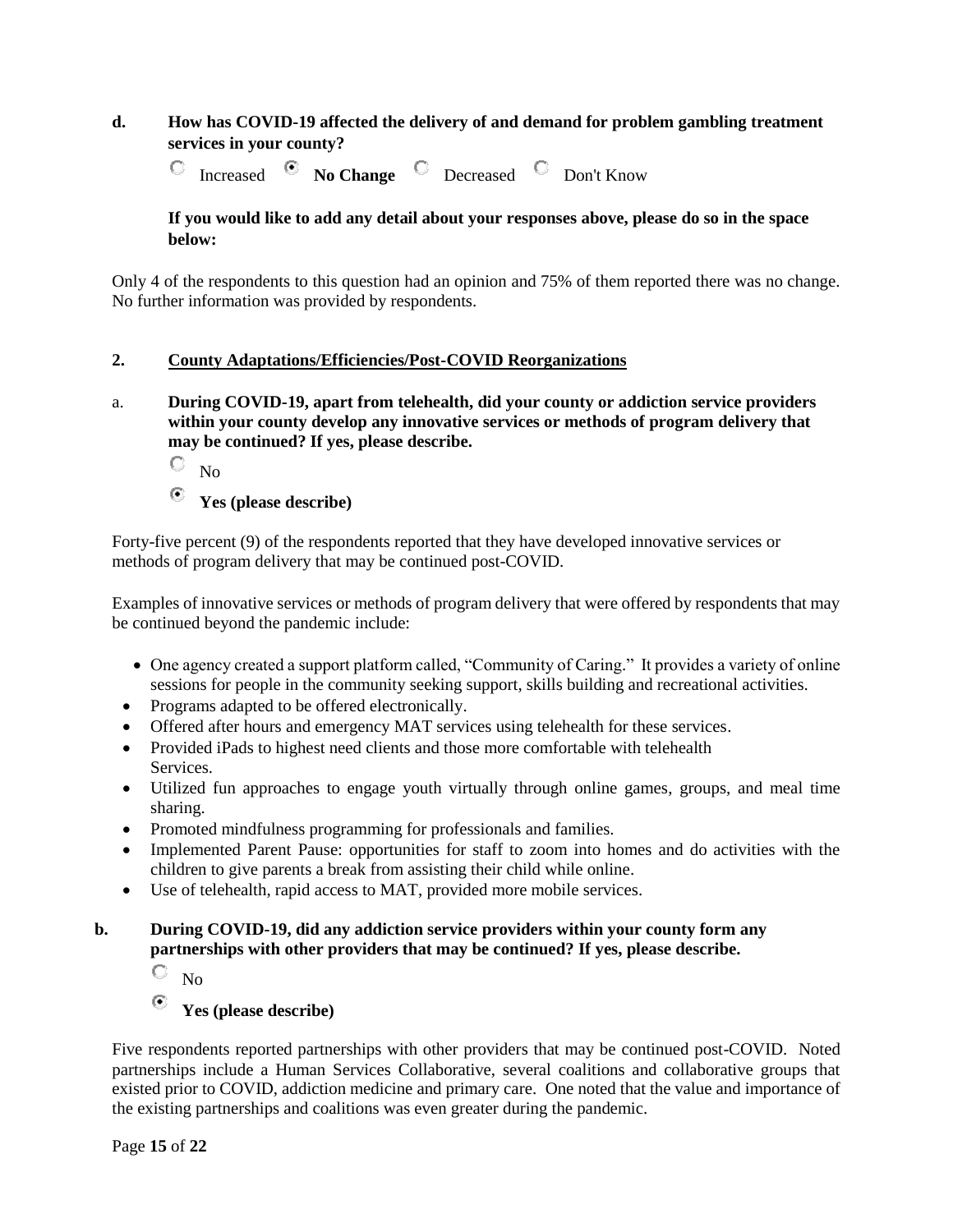## **OPWDD Questions:**

## 1. **Has your county conducted analysis on the impact of COVID related to IDD services/OPWDD service system? If so, please explain.**

О No

#### Θ **Yes (please describe)**

The ECDMH analysis of the impact of COVID on IDD services and the OPWDD service system was incorporated in this exercise. The ECDMH included targeted questions to IDD providers in the survey used to respond to the LSP COVID-19 survey. In addition, our analysis also included discussions with the Developmental Disabilities Subcommittee of the Community Services Board and ECDMH staff input related to their communications with providers. We asked about the impact of COVID related to IDD services/OPWDD service system on the following categories of services: housing/residential; day services including day programs and work programs; respite services; crisis services; care coordination; transportation; and personal care assistance.

Over 50 people representing agencies serving Erie County responded to the 2022 Local Services Plan COVID-19 Survey. Of these, 10 respondents reported that their agency provides developmental disability services. The following summaries reflect the responses to survey questions in the Developmental Disability section of the survey.

We asked providers in what ways COVID-19 has impacted the needs of the developmentally disabled population served by their agency. Responses to this question included several themes:

- Social isolation, anxiety and mental health concerns have increased for this population as a result of COVID-19. There are greater needs for mental health services.
- Many have lost services, have had a delay in accessing services, or are unable to access services.
- Telehealth services have been helpful, particularly for those who face barriers because of transportation, but for many people telehealth is not an adequate method for delivering the services that many people need.
- Many are not receiving the services they need because of the lack of availability of in person services. It is too challenging for agencies to provide in person services because of the public health regulations and restrictions.
- Staffing shortages have prevented many services from fully reopening (school, day and respite, preventive healthcare, rehab, day hab, vocational, etc.). Recruiting and retaining staff is more difficult because of the needs of the population. Some staff or potential applicants are not comfortable working with people who may not wear a mask or are unable to social distance. Staff illness, lack of competitive wages, competing demands on the workforce (such as availability of childcare and need to supervise children who are doing virtual schooling) compound staffing challenges. Staffing is not a new problem but the pandemic has made it even more difficult.
- There are also fiscal impacts of COVID-19.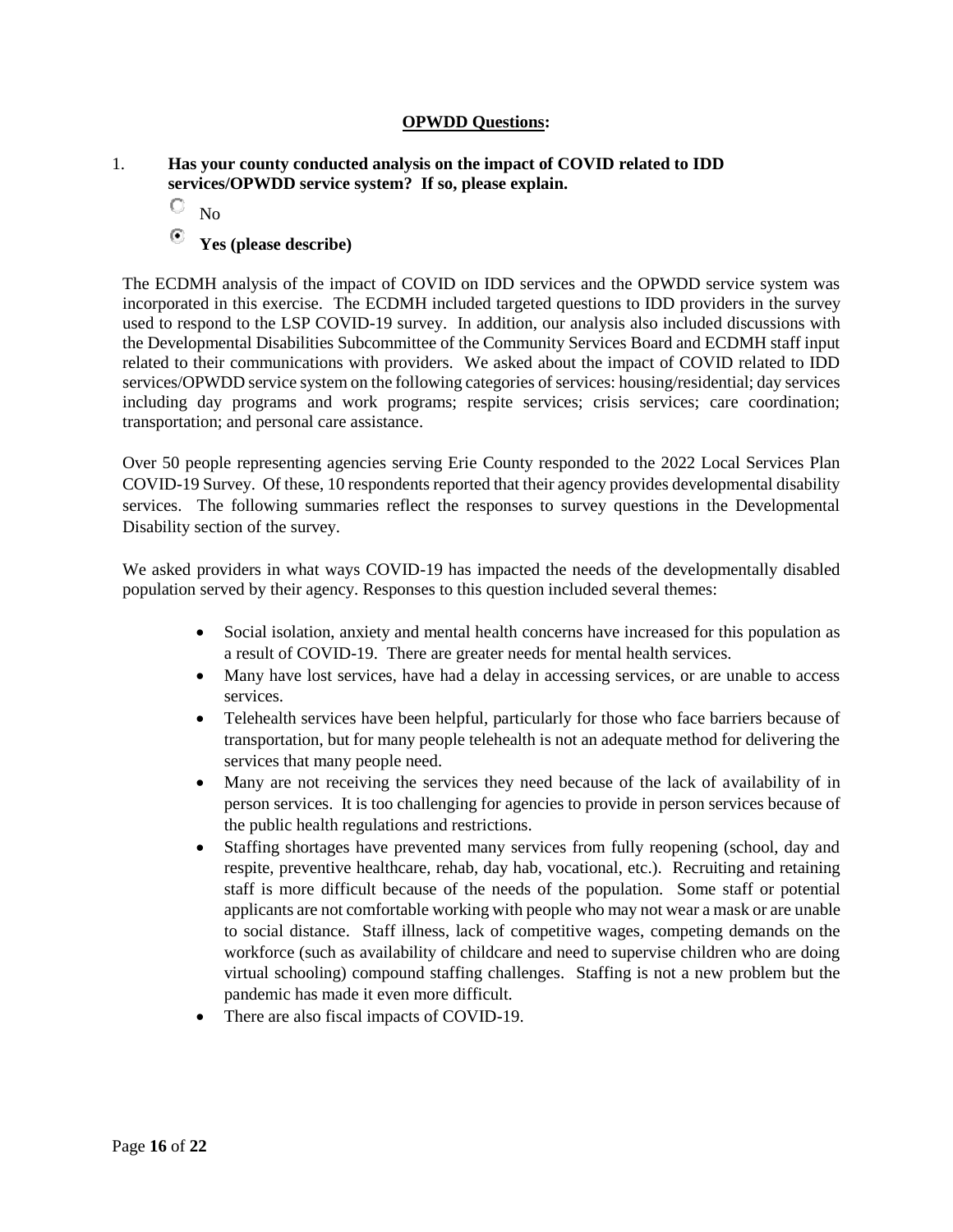## **Impact of COVID-19 on housing/residential services:**

- There were significant restrictions placed in residential settings with the goal of keeping the residents safe. Visitation was suspended and residents were not allowed to go out into the community. People living in congregate settings were removed from day programs due to potential exposure to the virus and the risk of bringing the illness back to the site. When quarantine restrictions are implemented all visitation, work, day program and community engagement are suspended for 10 days minimum. Quarantine restrictions are implemented when there is suspected or positive COVID case. When staff are symptomatic, quarantine restrictions are implemented, but staff are not required to be tested.
- Many residents have died of COVID-19. Filling vacant beds has been incredibly difficult because of the COVID restrictions including not allowing people to do tours, overnight visits, etc. Also, many people are reluctant to move into an IRA during COVID.
- The extended restrictions around visitation, community access, and quarantine requirements have resulted in increased isolation, loneliness and frustration. The restrictions have also had a negative impact on family members. Families have not understood why the rules are different for their loved ones compared to the general population.
- Staffing is a huge issue and is the greatest threat to the sustainability of services. With the closure of day programs, increasing the staffing of the residences was difficult. Ensuring adequate staffing in community programs and residences keeps people out of nursing homes and institutions. Dangerously high levels of staff vacancy and the inability to find home care and community habilitation staff.
- There were also financial impacts to housing/residential service providers. Some offered hazard pay to ensure retention of staff. Staffing the homes 24/7 while day programs were closed without any additional funding compounded the issues services were already facing including low rates and staffing shortages.
- The moratorium on evictions has been helpful for some people but there is concern about what will happen when the moratorium expires.
- COVID-19 forces homes to look at internet access policies and the "digital divide" that has existed for this population for a long time.
- Residential services had to create safe places to care for COVID positive people served. Moving people from their homes to respite locations to minimize the potential exposure to others in the home.

# **Impacts of COVID-19 on Day Programs and Work Programs:**

COVID regulations make it difficult to offer services. Providers need more space to socially distance. People can't return because they cannot wear a mask/social distance. Many services closed and still not operating at full capacity. There has been loss of clinic supports for many people because people are simply not in programs. It is very difficult to deliver these services remotely because people or their families do not have the necessary equipment, internet, or effective mode to engage the person in therapies or program activities. Many programs were closed much of the time to prioritize the safety of participants.

The loss of staffing over the course of the pandemic has reduced the agencies' ability to meet the needs of people in Day Services. They do not have sufficient staffing to have people return to programs once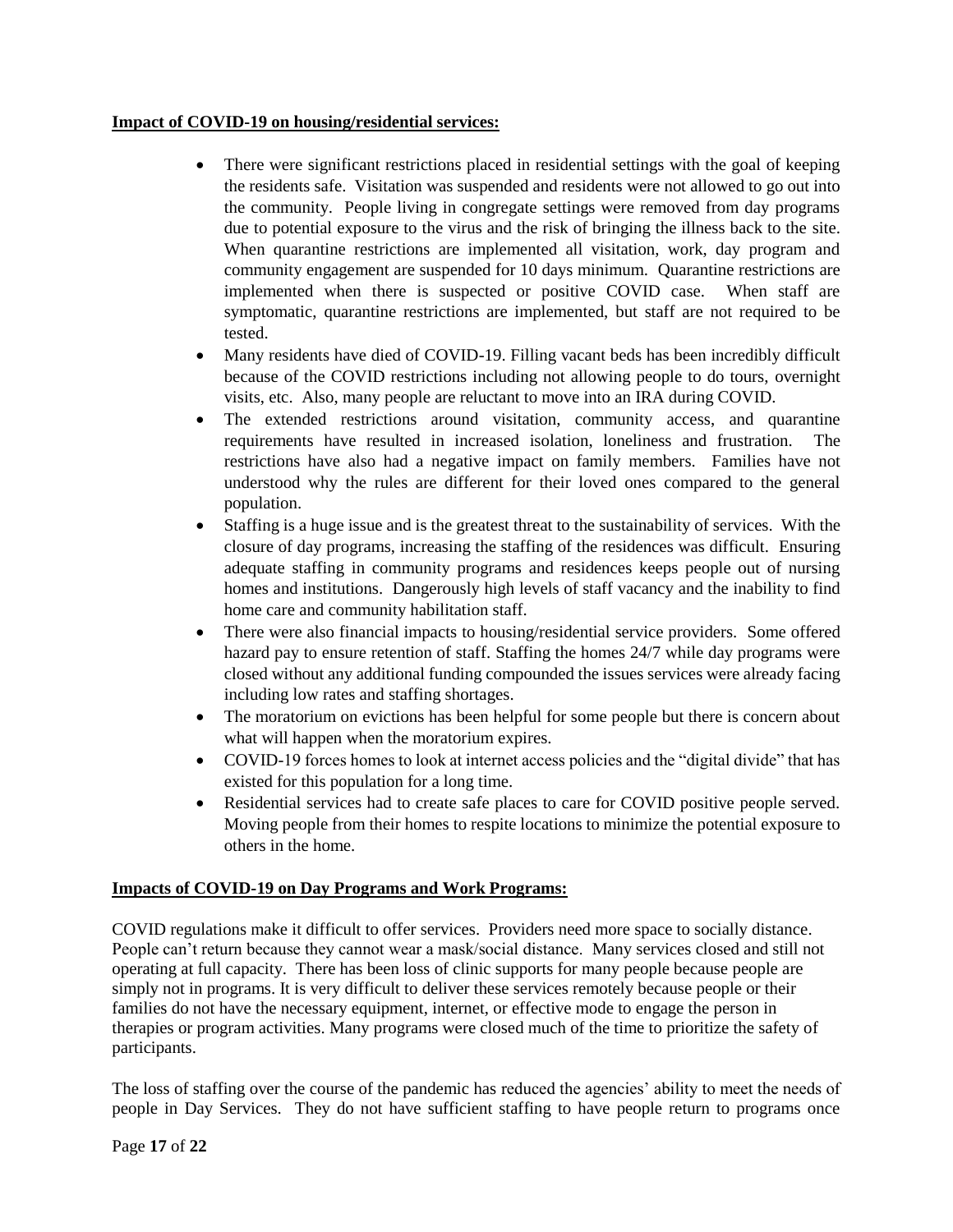increased capacities are allowed. Direct service providers (DSPs) don't want to work because they can get unemployment.

Transportation restrictions make it difficult to get people to day programs. Need more drivers because they can only transport at 50% capacity.

Individuals need regular services and their routines. The changes in routine for the population was difficult, not knowing when they would be able to return, some who have still not returned over a year later due to staffing issues. For those who worked there was increased anxiety about when they would be able to return to work, if at all. Day services closures created social isolation for many of the people served.

For one provider only have 50% of their day program participants attended and only 28% attend on a daily basis. The rest attend only part time because they do not have the staff to support everyone at once. Another provider reported that most of their programs are operating at 33% capacity due to social distancing requirements and staffing issues.

COVID forces a lot of people to learn how to use technology, which was a positive outcome.

Significant financial losses to day services and they were forced to close for several months over the previous year due to high levels of COVID in the community and programs being a potential vector.

#### **Impacts of COVID-19 on Respite Services:**

Respite was closed during much of the pandemic. Site based respite was suspended until recently because of safety concerns. Staffing shortages result in a lack of personnel to provide respite services.

Many DSPs are still on furlough because families do not want staff in their homes. After school programs were often nearly empty because children were not in school. Recreation programs also have minimal attendance.

The lack of respite service availability increases the burden on families. Families were not provided with the much-needed respite from caring for their family members. This created increased stress and burnout and had the potential for emotional impacts to families.

During the pandemic one respite provider closed overnight respite sites because they were unable to staff them. Some in home supports were maintained but this was more likely if a relative or family member was providing support.

One provider reported their respite services are open but operating at 33% capacity due to social distancing requirements and staffing issues. The freestanding respite was closed for most of the year because the space was being used to care for COVID positive people.

## **Impacts of COVID-19 on Crisis Services:**

Some providers utilized and accessed crisis services as they had previously and saw no change in these services during the pandemic. One provider reported they did not use START services. Some people were able to access crisis supports via telehealth.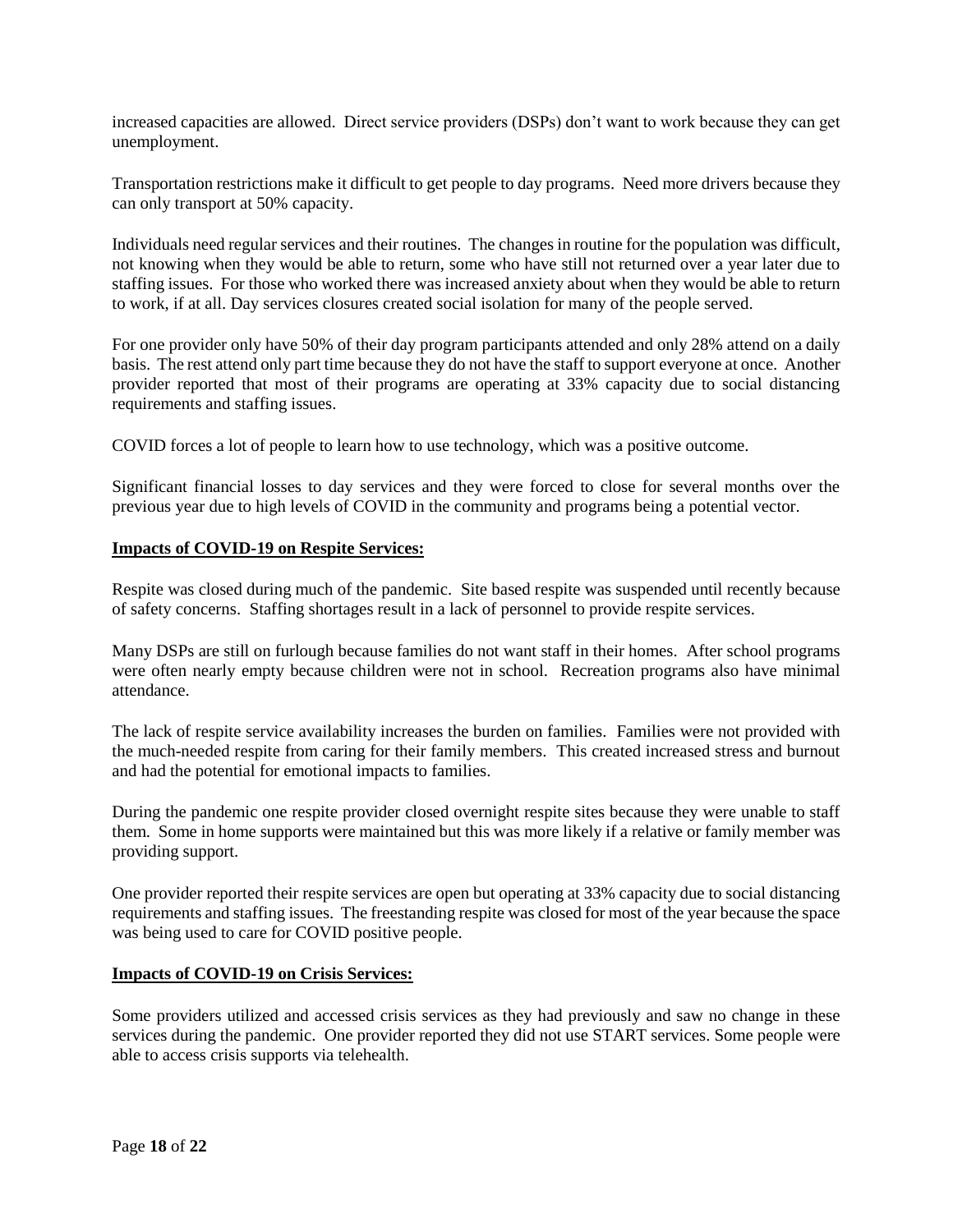One respondent expects that there was an increase in emergency room utilization and other crisis services based on anecdotal information they received from people going through crises during COVID.

There was limited ability to take in non-COVID related emergency placements. It was also reported that it was difficult to provide services to people who were not under an agency's care due to limited information on their exposure risk.

## **Impacts of COVID-19 on Care Coordination:**

Care Coordination implemented an assessment and monitoring tool at the onset of the pandemic to ensure people's basic needs were met as well as identifying people who were at high risk. Reach out occurred more frequently than typical care coordination, and the focus was on meeting basic needs. The ability to hold meetings and conferences via telehealth was a huge benefit and showed great success in continuing the work of care coordination services and remaining connected.

There were more virtual meetings with care coordinators. There were significant challenges to serve people who need in person and those who cannot access remote services.

However, not all respondents shared the sentiment that the transition was seamless. Some respondents shared that some care coordinators working from home were not particularly responsive to providers and during the virtual Life Plan meetings some care coordinators were distracted by things happening in their homes. Some respondents reported that they did not provide providers with necessary documentation (Life Plans, etc.).

There was a great deal of uncertainty because enrollment in new services was curtailed for quite some time by OPWDD, rules were changed for life plans to extend due dates, and other changes made it challenging to keep it all sorted. Life plan meetings were postponed/disrupted throughout the pandemic.

## **Impacts of COVID-19 on Transportation:**

Transportation has historically been a huge challenge and COVID had made it nearly impossible. At 50% capacity agencies don't have enough vans or drivers to get people to and from programs. If someone cannot wear a mask they have to be on a single person transport which is non-existent so they remain at home. The capacity restrictions significantly reduce the number of people that can be served.

Transportation has been severely limited due to the COVID capacity restrictions. In addition, transportation vendors are experiencing turmoil as the pandemic has curtailed their businesses and forced them to lay off significant portions of their drivers and sell off their fleet. It has taken time to gradually ramp transportation back up and, in some cases, agencies lost their provider and are struggling to find transportation supports.

Other factors affecting transportation during the pandemic include staff illness/staffing shortages impacted transportation available through the group homes, reduced capacity on medical transportation vehicles made obtaining outside support for transportation more challenging, wait times for pick up rides have been delayed significantly. People are missing meals and medications waiting for transportation.

Transportation was limited to a 50% capacity by the state. This is still the case which is a huge issue. This impacts the amount of people that can be served.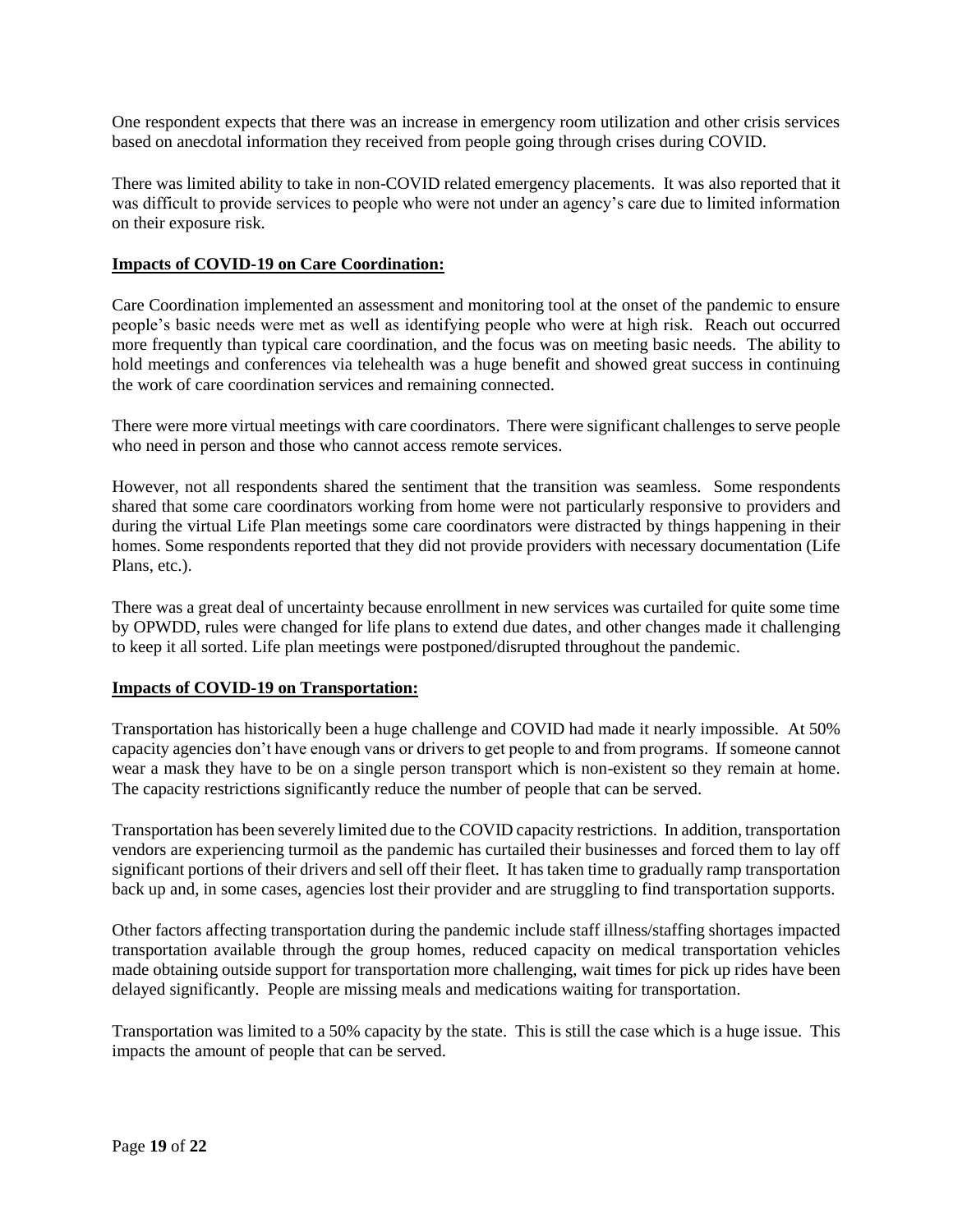## **Impacts of COVID-19 on Personal Care Assistance:**

There is an extremely dangerous situation in personal care services that existed before but is highly escalated by COVID; people cannot find PCAs. PCA providers are saying they cannot take on new clients because there are no staff. The crisis is leading to accepting low quality workers and an increase in abusive situations as workers get burned out and people cannot discipline or fire aides because they need the help. The requirement that people who need both personal care and community habilitation must get these services from two different systems and the discrepancy in pay for home health aides vs DD system workers is non-sensical and makes it difficult for people to hire and keep workers.

Employee recruitment and retention was significantly impacted by the pandemic. People were afraid to participate in personal care in the presence of the virus. This led to even greater staffing shortages. Staff illness compounded the staffing shortage.

## **Other comments received include:**

Staffing – Without proper staffing levels agencies cannot continue to meet the needs and interests of the people we support. The staffing shortage is at a critical juncture. Without a concerted effort to address the staffing crisis including providing staff with a reasonable, fair wage, the consequences will be dire.

Due to a lack of day programming for much of the year, many of the skills that people were building and maintaining are likely to be affected, and we are going to see regression in different areas for many people.

Community access and employment – agencies made a great stride getting people jobs and promoting employment. Many of them were the first to be let go as soon as the pandemic hit. They still haven't been brought back to work. OPWDD also placed some limits on employment as well. There is concern that it will take a while for the population to recover from the job losses.

The increase in use of technology and participation of people in regular Zoom meetings has been a positive outcome of COVID. People who have autism and or have transportation barriers have been able to participate more than in pre-pandemic times. However, there was no way to communicate with a number of people, especially those living in large congregate settings or in family homes who are unable to speak on the phone or who do not have personal phones.

# **2. What are the greatest challenges your county will be facing over the next 12 months related to IDD services?**

Loss of revenue is crippling. Residential rates are scheduled to be cut May  $1<sup>st</sup>$  which will have a significant negative impact on agencies. Despite all of the challenges, OPWDD has decided to still carry out budget cuts on top of everything else agencies have to fund. **It is not sustainable.**

STAFFING STAFFING STAFFING! Lack of staff makes operation of a program impossible. Without proper staffing levels agencies cannot continue to meet the needs and interests of the people they support. It is a staffing crisis. It is affecting our leaders (people with IDD). Large swaths of families and people living in the community have been unable to receive supports throughout the duration of the pandemic due to staffing shortages. It will be extremely challenging to restore these services even after additional restrictions are lifted simply because of a lack of staffing. They are eager to return, but the staffing is simply not available. This has shown no sign of abating.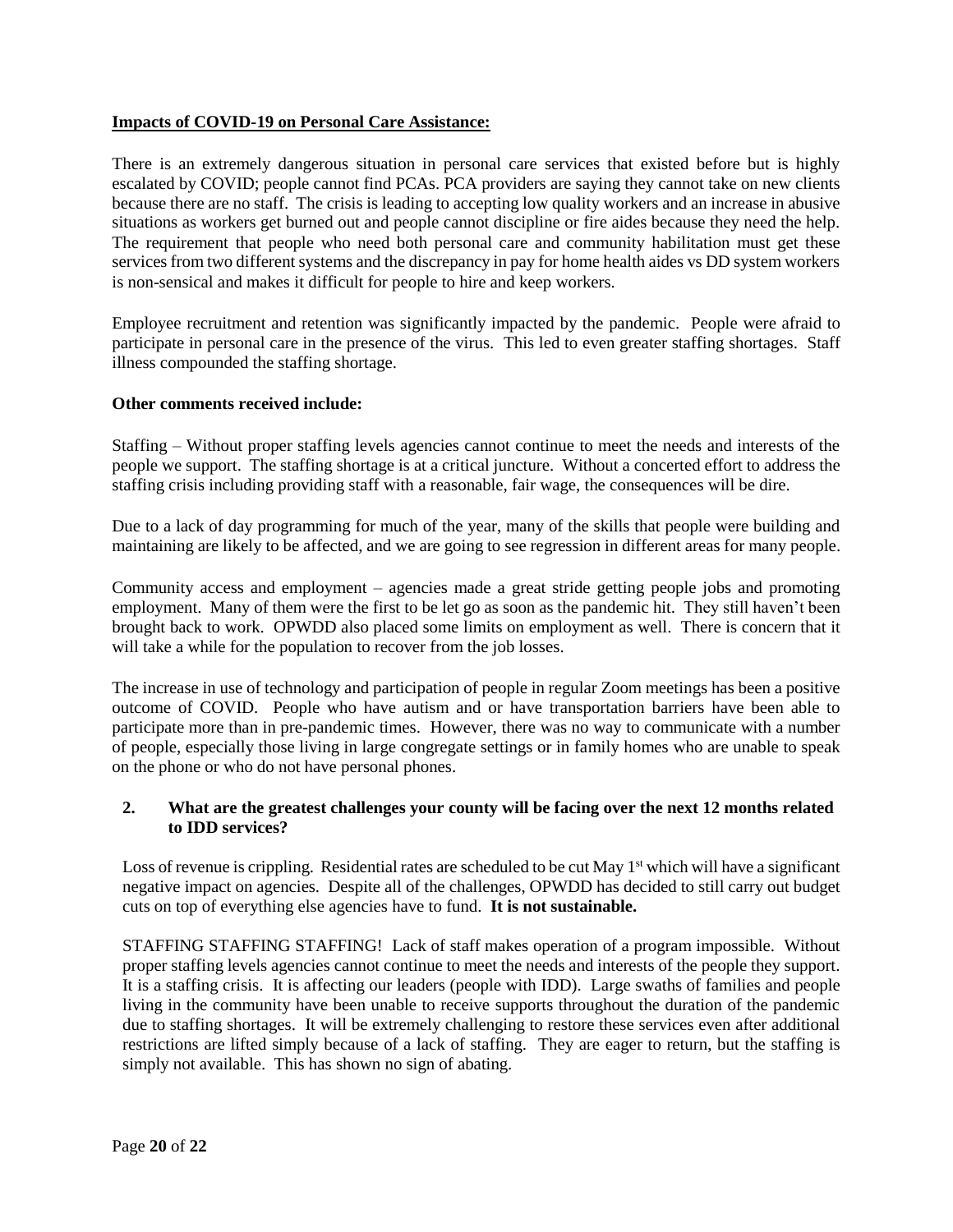We will be working with individuals to build them back up to their previous level of functioning after being out of program for so long. Reintegrating back into daily life – schedules and routines changing will result in increased crises. Grief-losing caregivers, family members, friends, housemates, etc. will be challenging for people.

OPWDD guidelines for masking and distancing in residences, day programs and transportation are not congruent with CDC guidelines for fully vaccinated people. Aligning the masking and distancing guidelines with CDC guidelines would allow faster reopening of day programs. Adjusting the OPWDD guidelines to conform to CDC guidelines for visitation in certifies sites would also be very positive for residents and their families.

Overcoming vaccine hesitancy in direct support staff remains a challenge.

# **3. Is there data that would be helpful for OPWDD to provide to better information the local planning process? Please list by order of priority/importance.**

To date the ECDMH has accessed the following data points: number in Day Training (including sheltered workshops), number in Respite (including free standing respite, hourly and day/evening), number in Prevocational services, and number in Supported Employment.

While these data points are informative it would be very helpful for the LGU to have a better understanding about the kind and types of data that OPWDD currently tracks. More frequent and regular meetings with our regional OPWDD staff would also be helpful to increase our understanding of the data that is available. We currently have meetings with our OMH and OASAS field offices and it would be beneficial to Erie County to have similar meetings with our OPWDD partners.

As staffing is a high priority issue for OPWDD providers, it would be helpful for OPWDD to share workforce related data with the LGU. This could include number of vacancies, number of individuals refused services due to staffing shortages, wage differences between State and local workers for the same position, and turnover.

Underfunding for OPWDD services is also a concern and data related to funding to agencies would also be helpful. State funding via the State Aid Letter is typically flat. When there are modest increases in funding for cost of living, it costs agencies match dollars to sustain the workforce at minimum wages. Funding data and quantitative match requirements over time would be helpful in the community's advocacy for greater support for these services.

ECDMH is interested in knowing how many individuals served by OPWDD have co-occurring conditions broken down by mental health, substance use, chronic medical conditions. It would be helpful to have this data for entire state and for each county.

# **Final Question:**

## **1. Please use the optional space below to describe anything else related to the effects of COVID-19 on Mental Hygiene service delivery that you were not able to address in the previous questions:**

Respondents expressed their gratitude to OMH for providing directives and guidelines.

Respondents thanked the ECDMH staff for their assistance and support. More specifically respondents expressed their thanks for support for specific programs, the monthly leadership meetings throughout the